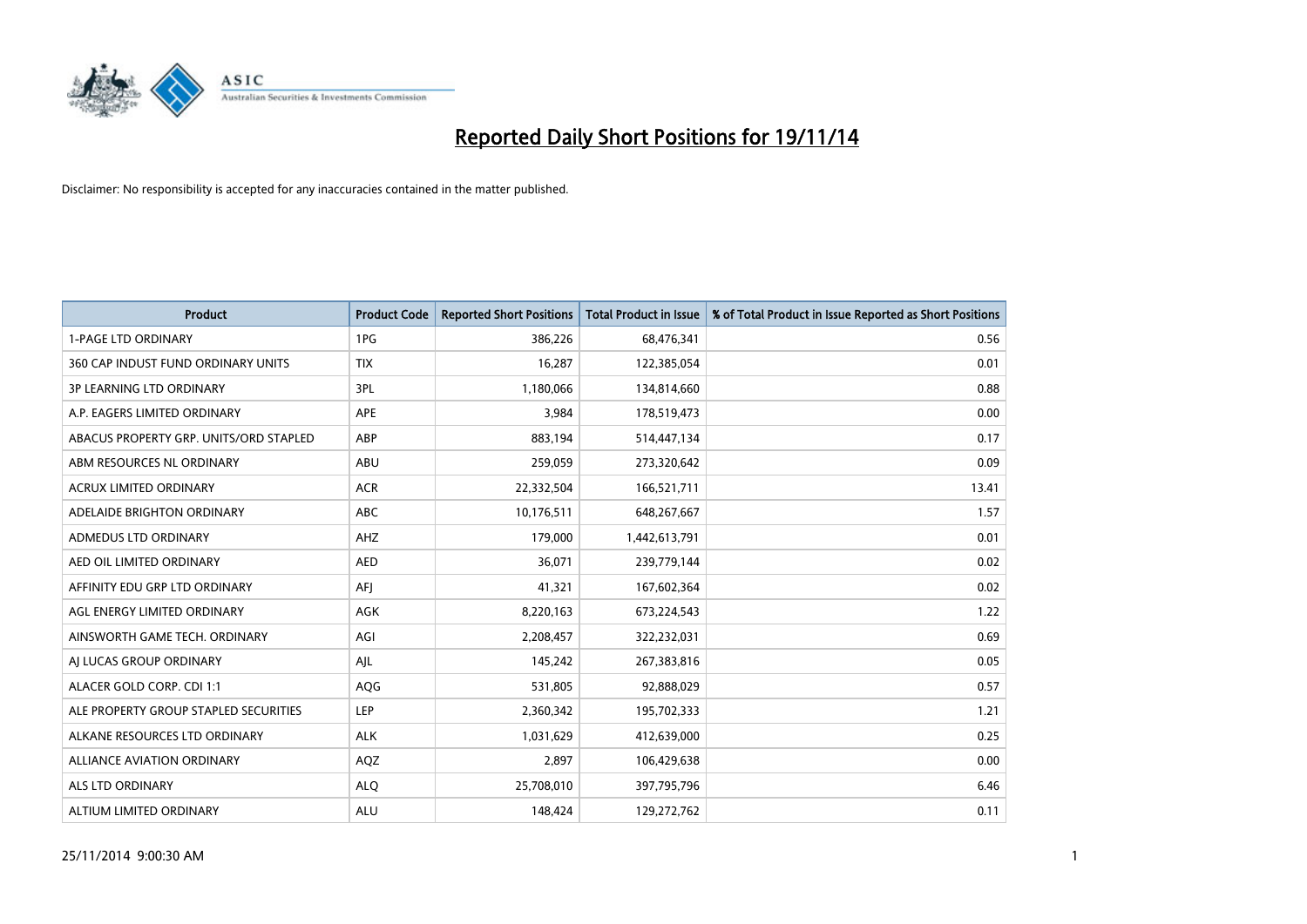

| <b>Product</b>                          | <b>Product Code</b> | <b>Reported Short Positions</b> | <b>Total Product in Issue</b> | % of Total Product in Issue Reported as Short Positions |
|-----------------------------------------|---------------------|---------------------------------|-------------------------------|---------------------------------------------------------|
| ALUMINA LIMITED ORDINARY                | <b>AWC</b>          | 38,445,281                      | 2,806,225,615                 | 1.37                                                    |
| AMALGAMATED HOLDINGS ORDINARY           | AHD                 | 4,819                           | 157,911,826                   | 0.00                                                    |
| AMCOM TELECOMM. ORDINARY                | <b>AMM</b>          | 5,404,414                       | 266,399,148                   | 2.03                                                    |
| AMCOR LIMITED ORDINARY                  | AMC                 | 8,705,974                       | 1,206,684,923                 | 0.72                                                    |
| AMP LIMITED ORDINARY                    | AMP                 | 15,008,158                      | 2,957,737,964                 | 0.51                                                    |
| ANSELL LIMITED ORDINARY                 | <b>ANN</b>          | 6,170,322                       | 153,139,924                   | 4.03                                                    |
| ANTARES ENERGY LTD ORDINARY             | <b>AZZ</b>          | 772,893                         | 255,000,000                   | 0.30                                                    |
| ANTISENSE THERAPEUT, ORDINARY           | ANP                 | 59,900                          | 161,487,433                   | 0.04                                                    |
| ANZ BANKING GRP LTD ORDINARY            | ANZ                 | 14,370,903                      | 2,756,627,771                 | 0.52                                                    |
| APA GROUP STAPLED SECURITIES            | <b>APA</b>          | 12,542,407                      | 835,750,807                   | 1.50                                                    |
| APN NEWS & MEDIA ORDINARY               | <b>APN</b>          | 394,349                         | 1,029,041,356                 | 0.04                                                    |
| APN OUTDOOR GRP ORDINARY                | <b>APO</b>          | 191,044                         | 166,614,509                   | 0.11                                                    |
| AQUARIUS PLATINUM. ORDINARY             | <b>AOP</b>          | 8,596,506                       | 1,465,473,903                 | 0.59                                                    |
| ARAFURA RESOURCE LTD ORDINARY           | ARU                 | 2,000                           | 441,270,644                   | 0.00                                                    |
| ARB CORPORATION ORDINARY                | <b>ARP</b>          | 2,520,819                       | 72,505,302                    | 3.48                                                    |
| ARDENT LEISURE GROUP STAPLED SECURITIES | AAD                 | 1,225,064                       | 438,666,245                   | 0.28                                                    |
| ARENA REIT. ORDINARY UNITS              | <b>ARF</b>          | 139,910                         | 211,605,103                   | 0.07                                                    |
| ARISTOCRAT LEISURE ORDINARY             | <b>ALL</b>          | 769,671                         | 630,022,253                   | 0.12                                                    |
| ARRIUM LTD ORDINARY                     | ARI                 | 75,403,818                      | 2,937,293,755                 | 2.57                                                    |
| ASALEO CARE LIMITED ORDINARY            | AHY                 | 5,791,079                       | 603,469,434                   | 0.96                                                    |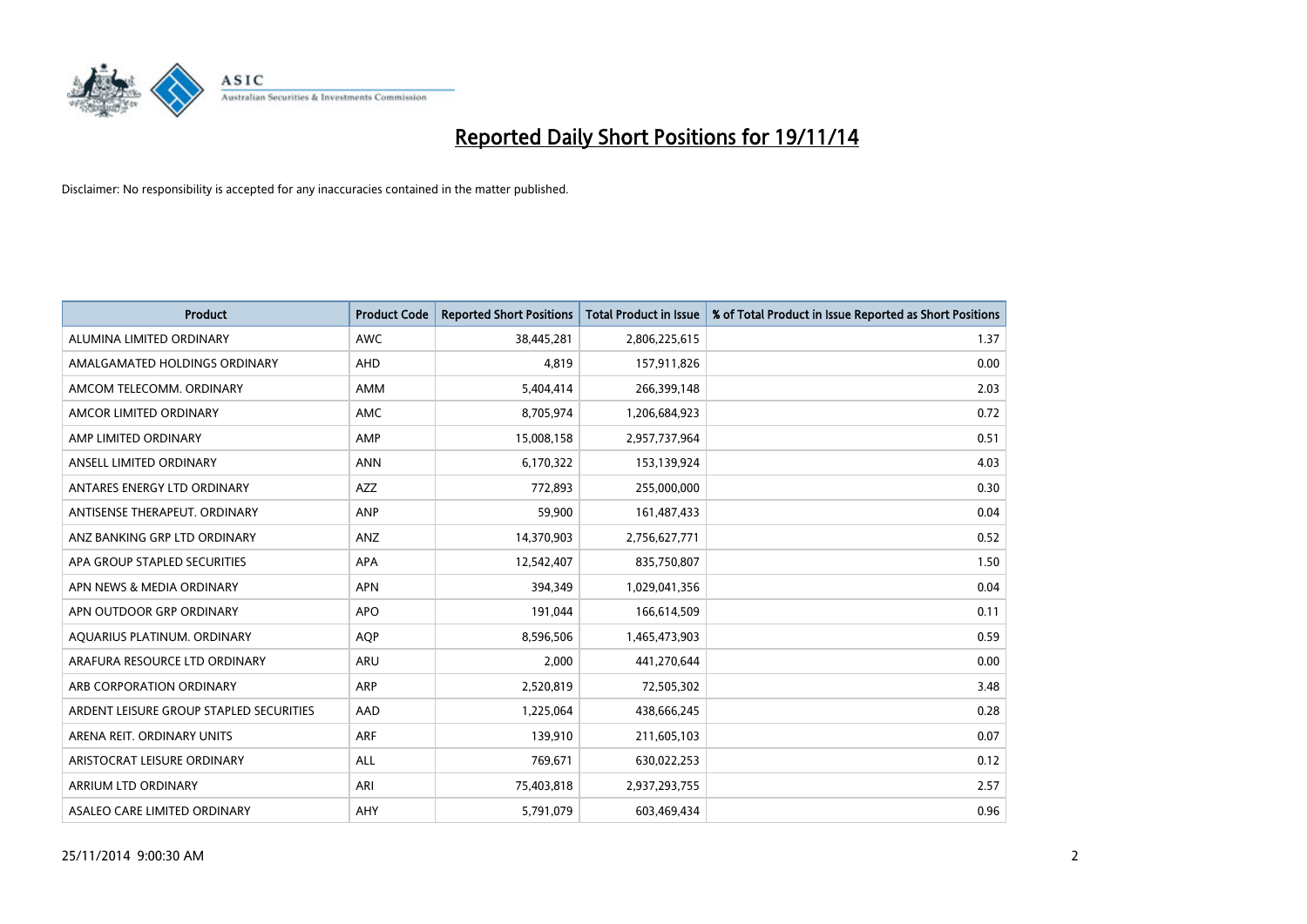

| <b>Product</b>                            | <b>Product Code</b> | <b>Reported Short Positions</b> | <b>Total Product in Issue</b> | % of Total Product in Issue Reported as Short Positions |
|-------------------------------------------|---------------------|---------------------------------|-------------------------------|---------------------------------------------------------|
| ASCIANO LIMITED ORDINARY                  | <b>AIO</b>          | 2,845,328                       | 975,385,664                   | 0.29                                                    |
| ASHLEY SERVICES GRP ORDINARY              | <b>ASH</b>          | 272,411                         | 150,000,000                   | 0.18                                                    |
| ASPEN GROUP ORD/UNITS STAPLED             | APZ                 | 144,043                         | 113,183,450                   | 0.13                                                    |
| ASPIRE MINING LTD ORDINARY                | <b>AKM</b>          | 2,151                           | 703,463,306                   | 0.00                                                    |
| ASTRO JAP PROP GROUP STAPLED US PROHIBIT. | AJA                 | 123,888                         | 67,197,388                    | 0.18                                                    |
| ASX LIMITED ORDINARY                      | ASX                 | 5,287,273                       | 193,595,162                   | 2.73                                                    |
| ATLAS IRON LIMITED ORDINARY               | <b>AGO</b>          | 115,391,673                     | 919,475,619                   | 12.55                                                   |
| ATRUM COAL NL ORDINARY                    | ATU                 | 87,848                          | 170,142,959                   | 0.05                                                    |
| AUCKLAND INTERNATION ORDINARY             | AIA                 | 54,712                          | 1,190,484,097                 | 0.00                                                    |
| AURIZON HOLDINGS LTD ORDINARY             | AZJ                 | 4,628,270                       | 2,137,284,503                 | 0.22                                                    |
| AUSDRILL LIMITED ORDINARY                 | ASL                 | 22,209,975                      | 312,277,224                   | 7.11                                                    |
| AUSENCO LIMITED ORDINARY                  | AAX                 | 994,705                         | 168,449,799                   | 0.59                                                    |
| AUSNET SERVICES STAPLED SECURITIES        | <b>AST</b>          | 35,082,901                      | 3,425,244,162                 | 1.02                                                    |
| AUST INDUSTRIAL REIT UNIT                 | ANI                 | 204,314                         | 96,288,031                    | 0.21                                                    |
| <b>AUSTAL LIMITED ORDINARY</b>            | ASB                 | 817,923                         | 346,772,567                   | 0.24                                                    |
| AUSTBROKERS HOLDINGS ORDINARY             | <b>AUB</b>          | 74,683                          | 61,712,763                    | 0.12                                                    |
| AUSTEX OIL LIMITED ORDINARY               | <b>AOK</b>          | 62,000                          | 558,571,402                   | 0.01                                                    |
| AUSTIN ENGINEERING ORDINARY               | ANG                 | 917,590                         | 84,274,004                    | 1.09                                                    |
| AUSTRALIAN AGRICULT, ORDINARY             | AAC                 | 5,163,405                       | 532,474,721                   | 0.97                                                    |
| AUSTRALIAN PHARM. ORDINARY                | API                 | 10,568,438                      | 488,115,883                   | 2.17                                                    |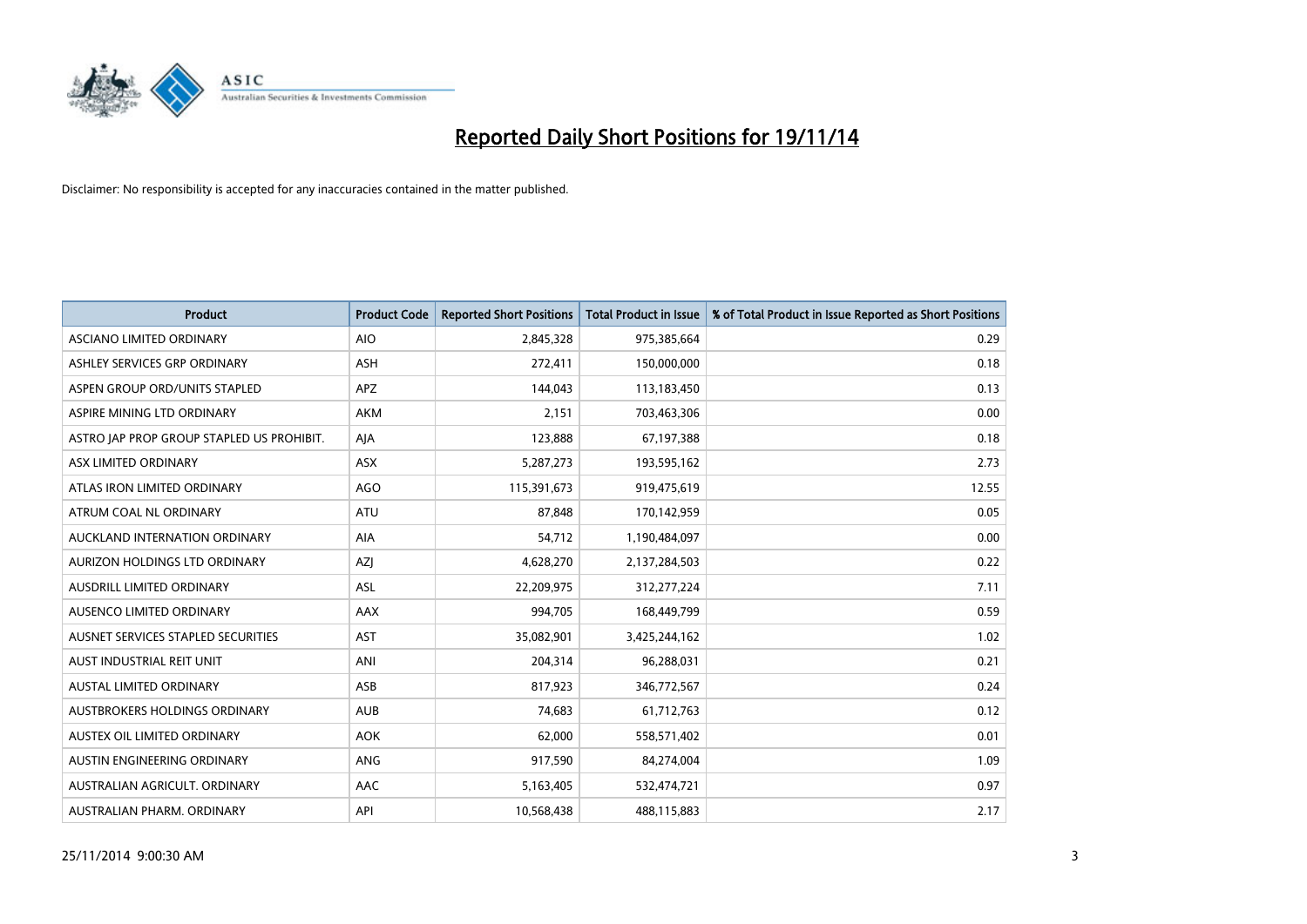

| <b>Product</b>                       | <b>Product Code</b> | <b>Reported Short Positions</b> | <b>Total Product in Issue</b> | % of Total Product in Issue Reported as Short Positions |
|--------------------------------------|---------------------|---------------------------------|-------------------------------|---------------------------------------------------------|
| <b>AUTOMOTIVE HOLDINGS ORDINARY</b>  | AHE                 | 2,590,874                       | 306,437,941                   | 0.85                                                    |
| AVANCO RESOURCES LTD ORDINARY        | AVB                 | 3,168,696                       | 1,661,675,855                 | 0.19                                                    |
| AVEO GROUP STAPLED SECURITIES        | <b>AOG</b>          | 3,323,864                       | 499,536,460                   | 0.67                                                    |
| AWE LIMITED ORDINARY                 | <b>AWE</b>          | 3,178,415                       | 525,861,050                   | 0.60                                                    |
| <b>AZONTO PET LTD ORDINARY</b>       | APY                 | $\mathbf{1}$                    | 1,159,375,100                 | 0.00                                                    |
| AZUMAH RESOURCES ORDINARY            | <b>AZM</b>          | $\mathbf{1}$                    | 389,316,919                   | 0.00                                                    |
| BANDANNA ENERGY ORDINARY             | <b>BND</b>          | 17,540,654                      | 528,481,199                   | 3.32                                                    |
| BANK OF QUEENSLAND. ORDINARY         | <b>BOQ</b>          | 1,747,704                       | 363,416,835                   | 0.48                                                    |
| <b>BASE RES LIMITED ORDINARY</b>     | <b>BSE</b>          | 5,501,878                       | 563,902,771                   | 0.98                                                    |
| <b>BATHURST RES LTD. ORDINARY</b>    | <b>BRL</b>          | 300,729                         | 947,828,434                   | 0.03                                                    |
| <b>BC IRON LIMITED ORDINARY</b>      | BCI                 | 17,236,987                      | 191,691,179                   | 8.99                                                    |
| BEACH ENERGY LIMITED ORDINARY        | <b>BPT</b>          | 10,025,786                      | 1,297,496,886                 | 0.77                                                    |
| <b>BEACON LIGHTING GRP ORDINARY</b>  | <b>BLX</b>          | 10,675                          | 215,075,927                   | 0.00                                                    |
| BEADELL RESOURCE LTD ORDINARY        | <b>BDR</b>          | 60,188,962                      | 798,657,280                   | 7.54                                                    |
| BEGA CHEESE LTD ORDINARY             | <b>BGA</b>          | 2,357,314                       | 152,602,945                   | 1.54                                                    |
| BENDIGO AND ADELAIDE ORDINARY        | <b>BEN</b>          | 16,082,273                      | 450,904,075                   | 3.57                                                    |
| BERKELEY RESOURCES ORDINARY          | <b>BKY</b>          | 77,000                          | 180,361,323                   | 0.04                                                    |
| BETASHARESCASHETF ETF UNITS          | AAA                 | 700                             | 12,958,172                    | 0.01                                                    |
| <b>BHP BILLITON LIMITED ORDINARY</b> | <b>BHP</b>          | 11,727,594                      | 3,211,691,105                 | 0.37                                                    |
| <b>BIGAIR GROUP LIMITED ORDINARY</b> | BGL                 | 49,160                          | 172,872,340                   | 0.03                                                    |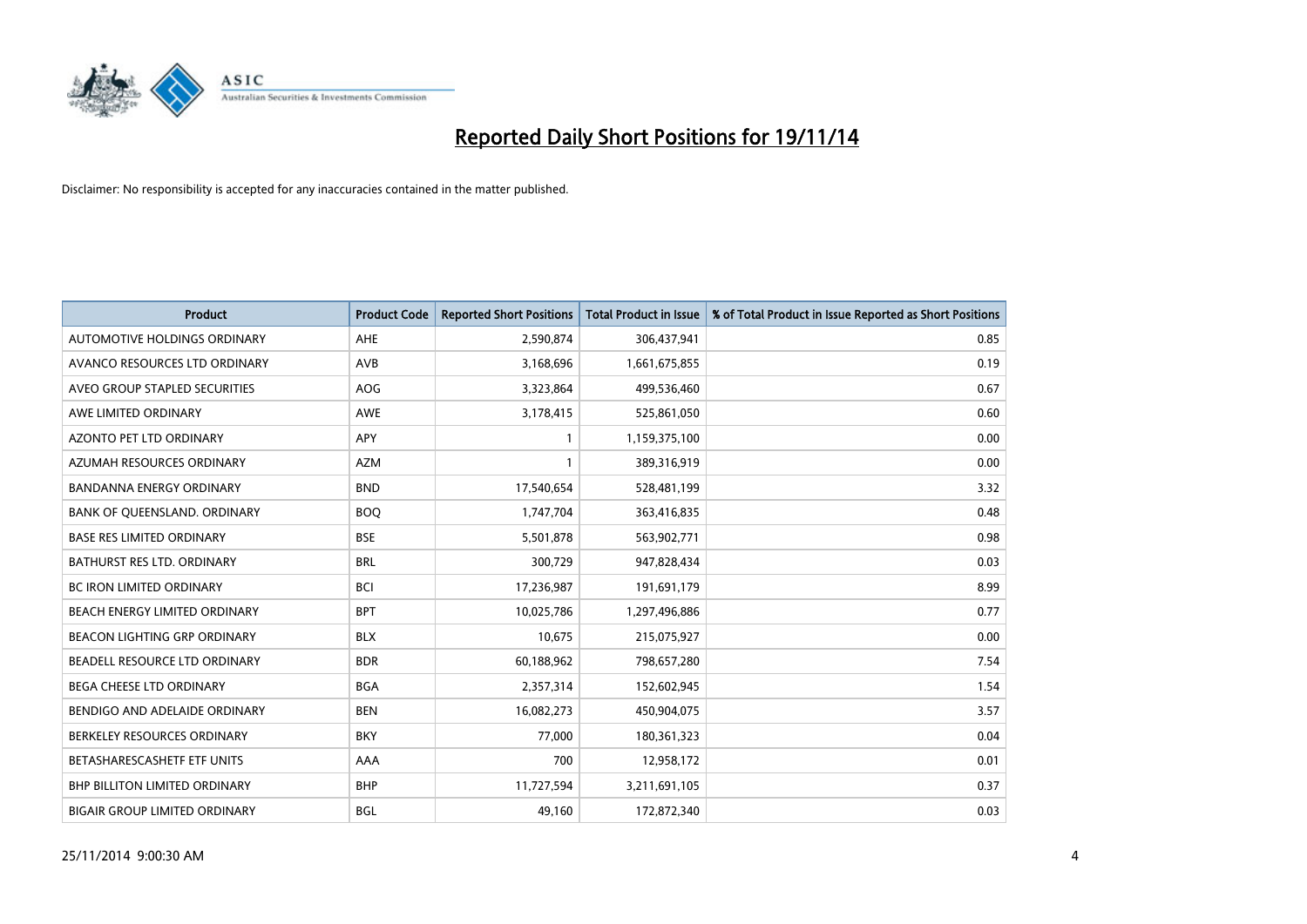

| <b>Product</b>                         | <b>Product Code</b> | <b>Reported Short Positions</b> | <b>Total Product in Issue</b> | % of Total Product in Issue Reported as Short Positions |
|----------------------------------------|---------------------|---------------------------------|-------------------------------|---------------------------------------------------------|
| <b>BILLABONG ORDINARY</b>              | <b>BBG</b>          | 11,689,462                      | 990,370,034                   | 1.18                                                    |
| BIRIMIAN GOLD LTD ORDINARY             | <b>BGS</b>          | 1,440,000                       | 864,981,654                   | 0.17                                                    |
| <b>BLACKHAM RESOURCES ORDINARY</b>     | <b>BLK</b>          | 842,139                         | 142,902,359                   | 0.59                                                    |
| <b>BLACKMORES LIMITED ORDINARY</b>     | <b>BKL</b>          | 12,702                          | 17,224,199                    | 0.07                                                    |
| BLACKTHORN RESOURCES ORD US PROHIBITED | <b>BTR</b>          | 11,369                          | 164,285,950                   | 0.01                                                    |
| <b>BLUESCOPE STEEL LTD ORDINARY</b>    | <b>BSL</b>          | 6,772,752                       | 559,227,871                   | 1.21                                                    |
| <b>BOART LONGYEAR ORDINARY</b>         | <b>BLY</b>          | 20,614,523                      | 502,488,790                   | 4.10                                                    |
| <b>BORAL LIMITED, ORDINARY</b>         | <b>BLD</b>          | 12,973,972                      | 782,736,249                   | 1.66                                                    |
| <b>BRADKEN LIMITED ORDINARY</b>        | <b>BKN</b>          | 8,166,496                       | 171,027,249                   | 4.77                                                    |
| <b>BRAMBLES LIMITED ORDINARY</b>       | <b>BXB</b>          | 3,839,236                       | 1,566,080,641                 | 0.25                                                    |
| <b>BREVILLE GROUP LTD ORDINARY</b>     | <b>BRG</b>          | 4,280,150                       | 130,095,322                   | 3.29                                                    |
| <b>BRICKWORKS LIMITED ORDINARY</b>     | <b>BKW</b>          | 88,258                          | 148,403,478                   | 0.06                                                    |
| BT INVESTMENT MNGMNT ORDINARY          | <b>BTT</b>          | 101,838                         | 290,699,283                   | 0.04                                                    |
| <b>BURSON GROUP LTD ORDINARY</b>       | <b>BAP</b>          | 1,869,824                       | 163,585,666                   | 1.14                                                    |
| <b>BURU ENERGY ORDINARY</b>            | <b>BRU</b>          | 19,297,724                      | 339,997,078                   | 5.68                                                    |
| <b>BWP TRUST ORDINARY UNITS</b>        | <b>BWP</b>          | 9,637,245                       | 639,724,826                   | 1.51                                                    |
| <b>CABCHARGE AUSTRALIA ORDINARY</b>    | CAB                 | 8,344,744                       | 120,430,683                   | 6.93                                                    |
| <b>CADENCE CAPITAL ORDINARY</b>        | <b>CDM</b>          | 148,501                         | 199,900,428                   | 0.07                                                    |
| CALTEX AUSTRALIA ORDINARY              | <b>CTX</b>          | 1,328,566                       | 270,000,000                   | 0.49                                                    |
| CAPE LAMBERT RES LTD ORDINARY          | <b>CFE</b>          | 280,137                         | 626,686,586                   | 0.04                                                    |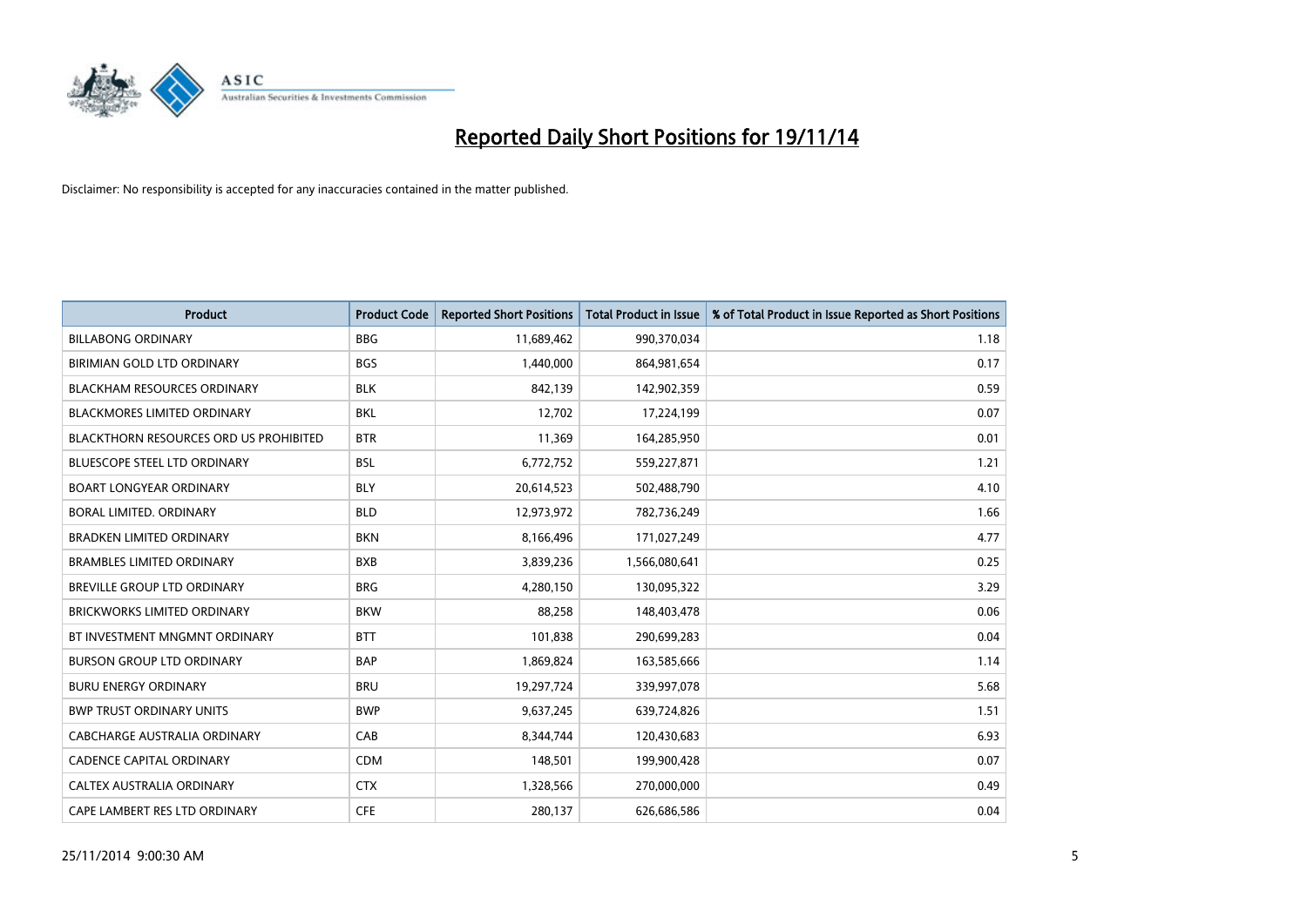

| <b>Product</b>                          | <b>Product Code</b> | <b>Reported Short Positions</b> | <b>Total Product in Issue</b> | % of Total Product in Issue Reported as Short Positions |
|-----------------------------------------|---------------------|---------------------------------|-------------------------------|---------------------------------------------------------|
| <b>CAPITOL HEALTH ORDINARY</b>          | CAJ                 | 505,634                         | 431,517,271                   | 0.12                                                    |
| <b>CARBINE RESOURCES ORDINARY</b>       | <b>CRB</b>          | 68,800                          | 140,017,394                   | 0.05                                                    |
| <b>CARDNO LIMITED ORDINARY</b>          | CDD                 | 9,254,210                       | 164,362,901                   | 5.63                                                    |
| CARNARVON PETROLEUM ORDINARY            | <b>CVN</b>          | 2,896,897                       | 987,285,369                   | 0.29                                                    |
| CARSALES.COM LTD ORDINARY               | <b>CRZ</b>          | 14,544,090                      | 238,949,885                   | 6.09                                                    |
| <b>CASH CONVERTERS ORDINARY</b>         | CCV                 | 7,521,570                       | 431,476,525                   | 1.74                                                    |
| CEDAR WOODS PROP. ORDINARY              | <b>CWP</b>          | 151,160                         | 78,336,371                    | 0.19                                                    |
| CENTRAL PETROLEUM ORDINARY              | <b>CTP</b>          | 376,858                         | 368,718,957                   | 0.10                                                    |
| CFS RETAIL TRUST GRP STAPLED SECURITIES | <b>CFX</b>          | 5,190,199                       | 3,050,355,727                 | 0.17                                                    |
| <b>CHALLENGER LIMITED ORDINARY</b>      | <b>CGF</b>          | 227,842                         | 569,725,821                   | 0.04                                                    |
| CHARTER HALL GROUP STAPLED US PROHIBIT. | <b>CHC</b>          | 499,658                         | 355,015,480                   | 0.14                                                    |
| <b>CHARTER HALL RETAIL UNITS</b>        | <b>CQR</b>          | 15,261,369                      | 372,893,153                   | 4.09                                                    |
| <b>CHORUS LIMITED ORDINARY</b>          | <b>CNU</b>          | 91,331                          | 396,369,767                   | 0.02                                                    |
| CLEARVIEW WEALTH LTD ORDINARY           | <b>CVW</b>          | 10,001                          | 578,453,260                   | 0.00                                                    |
| CLINUVEL PHARMACEUT, ORDINARY           | CUV                 | 32,932                          | 42,466,435                    | 0.08                                                    |
| COAL OF AFRICA LTD ORDINARY             | <b>CZA</b>          | 426                             | 1,299,368,613                 | 0.00                                                    |
| COALSPUR MINES LTD ORDINARY             | <b>CPL</b>          | 586,921                         | 641,544,455                   | 0.09                                                    |
| COCA-COLA AMATIL ORDINARY               | <b>CCL</b>          | 27,679,464                      | 763,590,249                   | 3.62                                                    |
| <b>COCHLEAR LIMITED ORDINARY</b>        | <b>COH</b>          | 5,800,714                       | 57,081,775                    | 10.16                                                   |
| COCKATOO COAL ORDINARY                  | <b>COK</b>          | 167,987                         | 4,560,196,928                 | 0.00                                                    |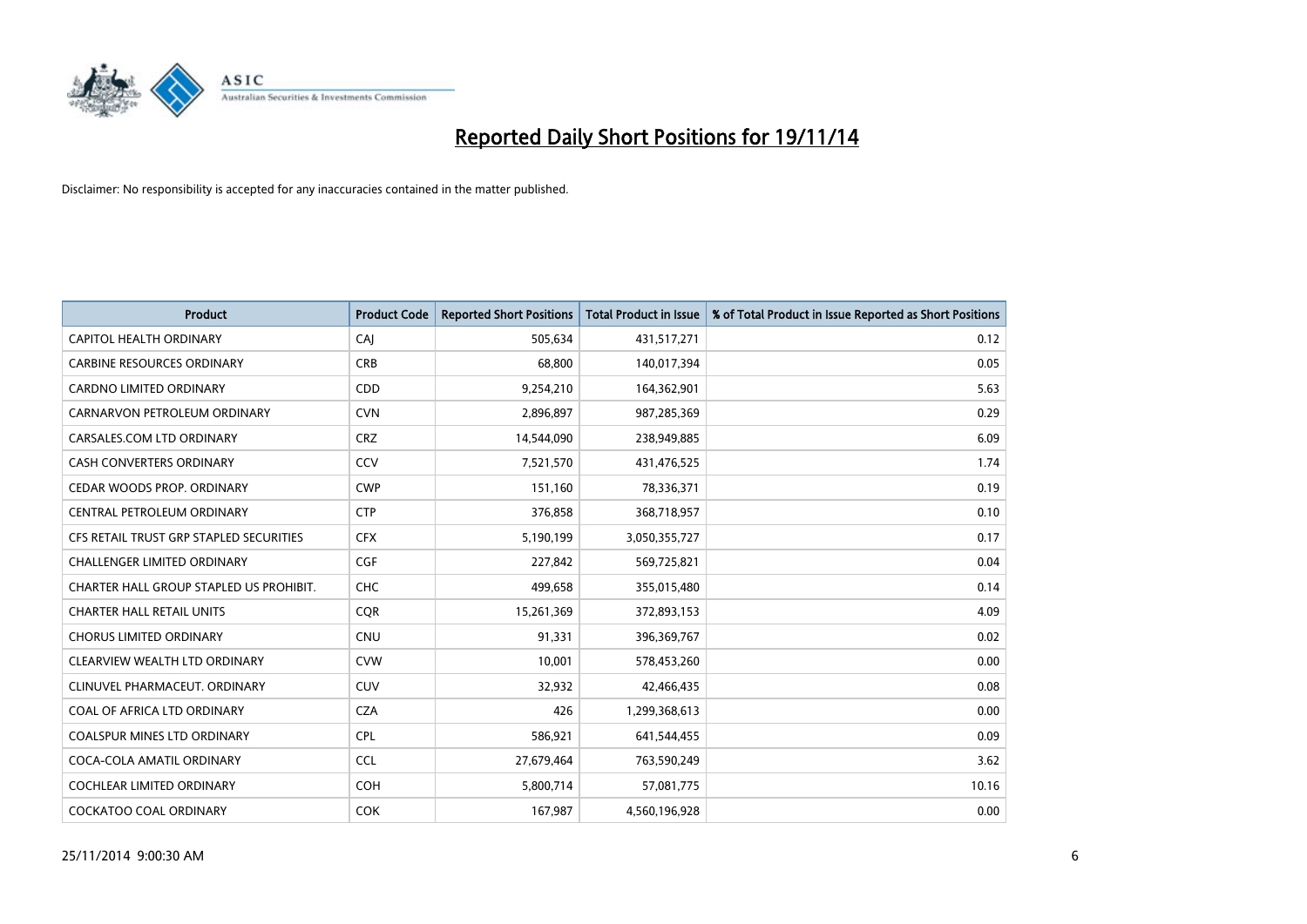

| <b>Product</b>                          | <b>Product Code</b> | <b>Reported Short Positions</b> | <b>Total Product in Issue</b> | % of Total Product in Issue Reported as Short Positions |
|-----------------------------------------|---------------------|---------------------------------|-------------------------------|---------------------------------------------------------|
| <b>CODAN LIMITED ORDINARY</b>           | <b>CDA</b>          | 236,634                         | 176,969,924                   | 0.13                                                    |
| COFFEY INTERNATIONAL ORDINARY           | <b>COF</b>          | 6,077                           | 255,833,165                   | 0.00                                                    |
| <b>COKAL LTD ORDINARY</b>               | <b>CKA</b>          | 6,820                           | 471,487,926                   | 0.00                                                    |
| <b>COLLECTION HOUSE ORDINARY</b>        | <b>CLH</b>          | 3,619,277                       | 130,443,227                   | 2.77                                                    |
| <b>COLLINS FOODS LTD ORDINARY</b>       | <b>CKF</b>          | 100,000                         | 93,000,003                    | 0.11                                                    |
| COMMONWEALTH BANK, ORDINARY             | <b>CBA</b>          | 18,971,318                      | 1,621,319,194                 | 1.17                                                    |
| <b>COMPASS RESOURCES ORDINARY</b>       | <b>CMR</b>          | 7,472                           | 1,403,744,100                 | 0.00                                                    |
| <b>COMPUTERSHARE LTD ORDINARY</b>       | <b>CPU</b>          | 5,421,200                       | 556,203,079                   | 0.97                                                    |
| <b>COOPER ENERGY LTD ORDINARY</b>       | <b>COE</b>          | 108,728                         | 329,235,509                   | 0.03                                                    |
| <b>CORP TRAVEL LIMITED ORDINARY</b>     | <b>CTD</b>          | 248,228                         | 90,517,621                    | 0.27                                                    |
| COVER-MORE GRP LTD ORDINARY             | <b>CVO</b>          | 5,156,130                       | 317,750,000                   | 1.62                                                    |
| <b>CREDIT CORP GROUP ORDINARY</b>       | <b>CCP</b>          | 503,912                         | 46,296,407                    | 1.09                                                    |
| <b>CROMWELL PROP STAPLED SECURITIES</b> | <b>CMW</b>          | 4,865,463                       | 1,735,299,783                 | 0.28                                                    |
| CROWE HORWATH AUS ORDINARY              | <b>CRH</b>          | 1,510,393                       | 273,005,429                   | 0.55                                                    |
| <b>CROWN RESORTS LTD ORDINARY</b>       | <b>CWN</b>          | 10,451,534                      | 728,394,185                   | 1.43                                                    |
| <b>CSG LIMITED ORDINARY</b>             | CSV                 | 296,021                         | 279,648,511                   | 0.11                                                    |
| <b>CSL LIMITED ORDINARY</b>             | <b>CSL</b>          | 1,327,672                       | 475,265,536                   | 0.28                                                    |
| <b>CSR LIMITED ORDINARY</b>             | <b>CSR</b>          | 11,817,450                      | 506,000,315                   | 2.34                                                    |
| <b>CUDECO LIMITED ORDINARY</b>          | CDU                 | 9,165,099                       | 235,425,143                   | 3.89                                                    |
| DART ENERGY LTD ORDINARY                | <b>DTE</b>          | 1                               | 1,108,752,733                 | 0.00                                                    |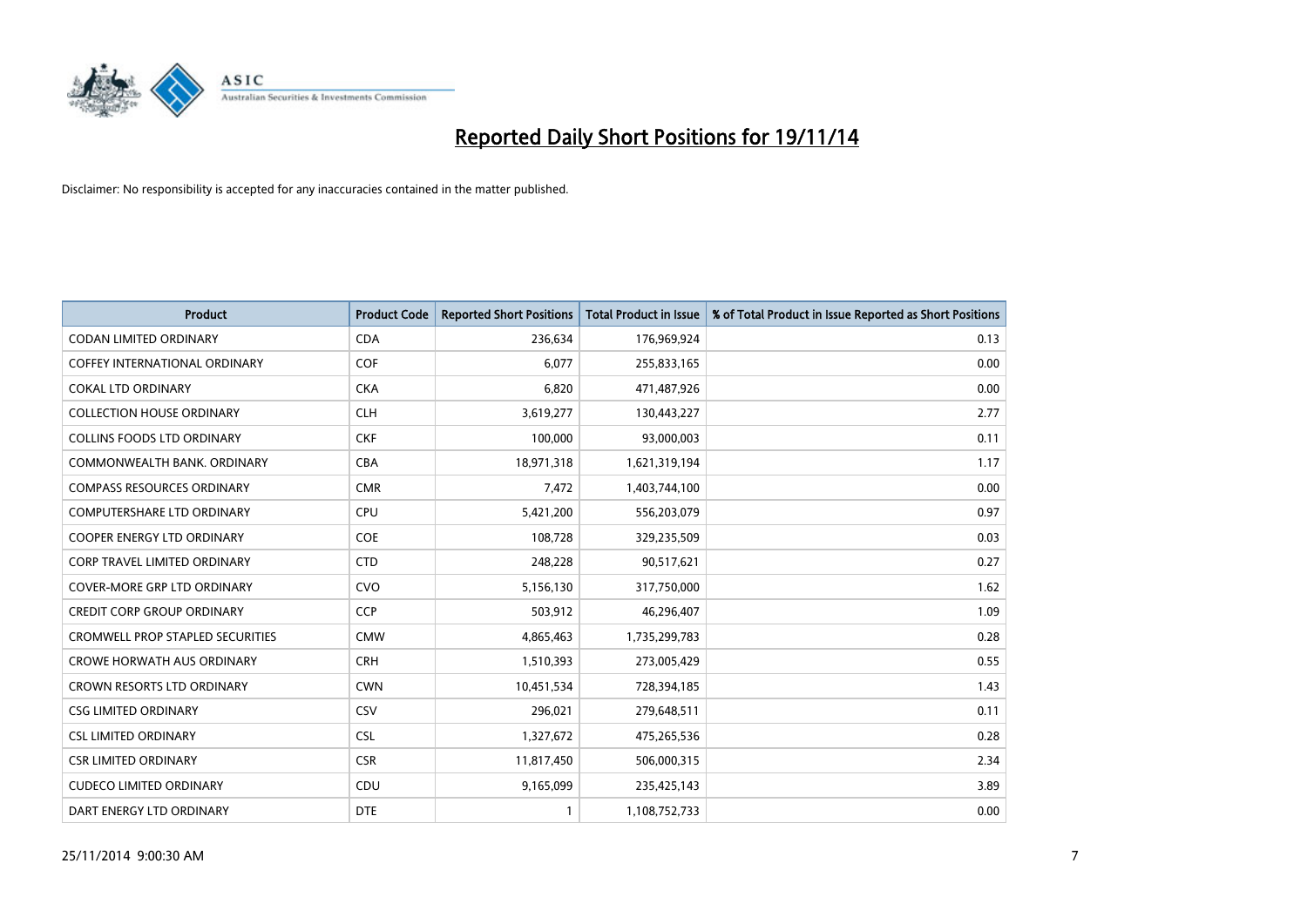

| <b>Product</b>                            | <b>Product Code</b> | <b>Reported Short Positions</b> | <b>Total Product in Issue</b> | % of Total Product in Issue Reported as Short Positions |
|-------------------------------------------|---------------------|---------------------------------|-------------------------------|---------------------------------------------------------|
| DATA#3 LIMITED ORDINARY                   | <b>DTL</b>          | 41,759                          | 153,974,950                   | 0.03                                                    |
| DECMIL GROUP LIMITED ORDINARY             | <b>DCG</b>          | 1,661,620                       | 168,657,794                   | 0.99                                                    |
| DEEP YELLOW LIMITED ORDINARY              | <b>DYL</b>          | 1,002                           | 1,891,494,412                 | 0.00                                                    |
| DEVINE LIMITED ORDINARY                   | <b>DVN</b>          | 2,000                           | 158,730,556                   | 0.00                                                    |
| DEXUS PROPERTY GROUP STAPLED UNIT DEF SET | <b>DXSDA</b>        | 110,009                         | 905,518,469                   | 0.01                                                    |
| DEXUS PROPERTY GROUP STAPLED UNITS        | <b>DXS</b>          | 1,875,113                       | 905,531,797                   | 0.21                                                    |
| DICK SMITH HLDGS ORDINARY                 | <b>DSH</b>          | 17,295,013                      | 236,511,364                   | 7.31                                                    |
| DISCOVERY METALS LTD ORDINARY             | <b>DML</b>          | 1,247,631                       | 644,039,581                   | 0.19                                                    |
| DOMINO PIZZA ENTERPR ORDINARY             | <b>DMP</b>          | 1,073,553                       | 86,160,773                    | 1.25                                                    |
| DONACO INTERNATIONAL ORDINARY             | <b>DNA</b>          | 6,535,511                       | 461,278,352                   | 1.42                                                    |
| DORAY MINERALS LTD ORDINARY               | <b>DRM</b>          | 145,570                         | 165,834,256                   | 0.09                                                    |
| DOWNER EDI LIMITED ORDINARY               | <b>DOW</b>          | 23,163,204                      | 435,399,975                   | 5.32                                                    |
| DRILLSEARCH ENERGY ORDINARY               | <b>DLS</b>          | 20,543,321                      | 461,101,450                   | 4.46                                                    |
| DUET GROUP STAPLED US PROHIBIT.           | <b>DUE</b>          | 14,557,020                      | 1,327,719,444                 | 1.10                                                    |
| DULUXGROUP LIMITED ORDINARY               | <b>DLX</b>          | 3,514,258                       | 383,503,942                   | 0.92                                                    |
| DWS LTD ORDINARY                          | <b>DWS</b>          | 121,259                         | 132,362,763                   | 0.09                                                    |
| ECHO ENTERTAINMENT ORDINARY               | <b>EGP</b>          | 3,362,427                       | 825,672,730                   | 0.41                                                    |
| <b>ELDERS LIMITED ORDINARY</b>            | <b>ELD</b>          | 21,253,438                      | 837,232,507                   | 2.54                                                    |
| ELEMENTAL MINERALS ORDINARY               | <b>ELM</b>          | 94,536                          | 381,850,877                   | 0.02                                                    |
| <b>EMECO HOLDINGS ORDINARY</b>            | <b>EHL</b>          | 10,140,567                      | 599,675,707                   | 1.69                                                    |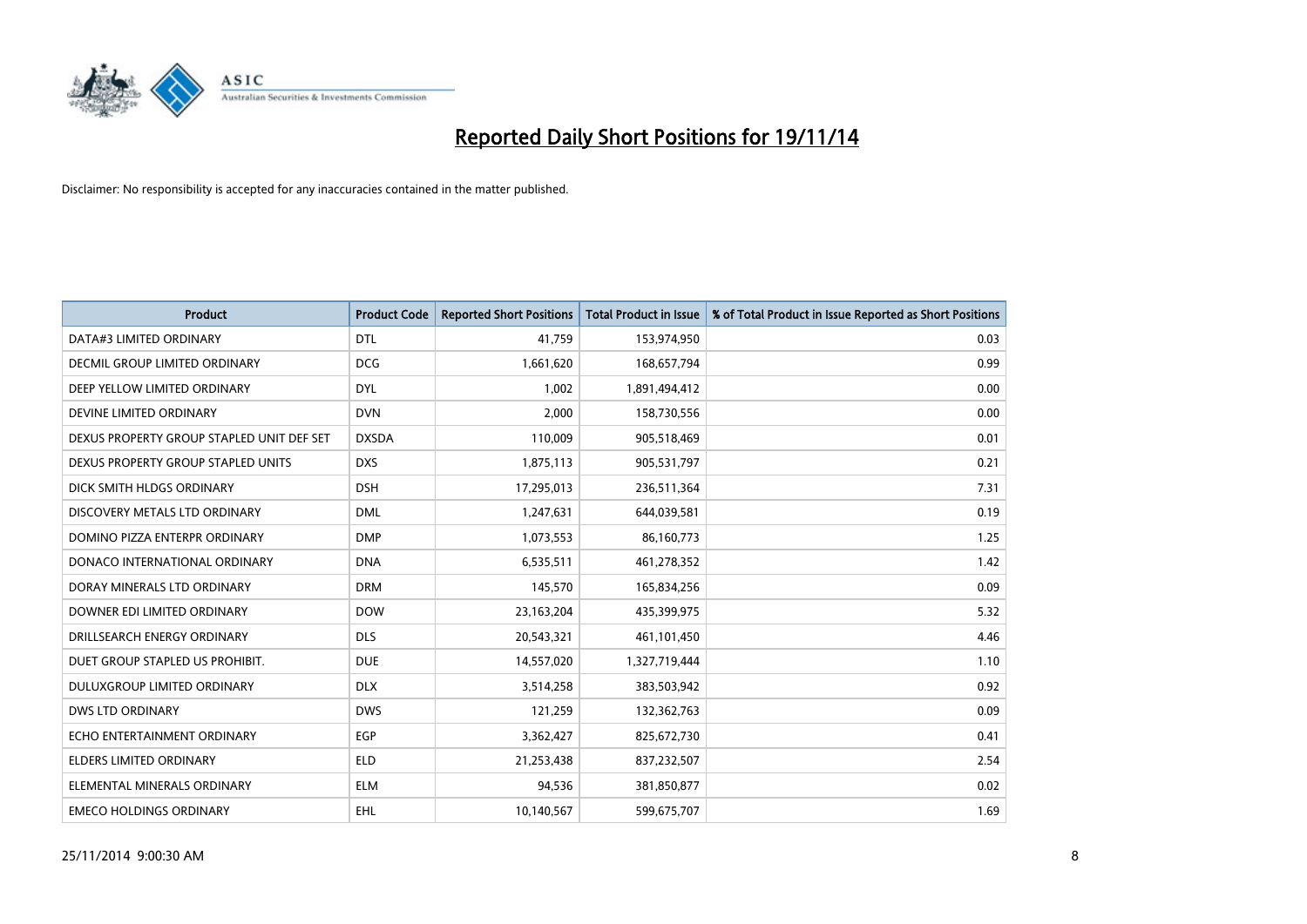

| <b>Product</b>                         | <b>Product Code</b> | <b>Reported Short Positions</b> | <b>Total Product in Issue</b> | % of Total Product in Issue Reported as Short Positions |
|----------------------------------------|---------------------|---------------------------------|-------------------------------|---------------------------------------------------------|
| <b>ENERGY RESOURCES ORDINARY 'A'</b>   | <b>ERA</b>          | 11,189,017                      | 517,725,062                   | 2.16                                                    |
| <b>ENERGY WORLD CORPOR, ORDINARY</b>   | <b>EWC</b>          | 46,307,496                      | 1,734,166,672                 | 2.67                                                    |
| EQUATORIAL RES LTD ORDINARY            | EQX                 | 33                              | 122,185,353                   | 0.00                                                    |
| EQUITY TRUSTEES ORDINARY               | EQT                 | 23,431                          | 19,269,445                    | 0.12                                                    |
| ERM POWER LIMITED ORDINARY             | EPW                 | 741,143                         | 241,477,698                   | 0.31                                                    |
| EVOLUTION MINING LTD ORDINARY          | <b>EVN</b>          | 44,388,035                      | 714,921,647                   | 6.21                                                    |
| FAIRFAX MEDIA LTD ORDINARY             | <b>FXJ</b>          | 57,303,486                      | 2,351,955,725                 | 2.44                                                    |
| <b>FANTASTIC HOLDINGS ORDINARY</b>     | <b>FAN</b>          | 14,658                          | 103,257,398                   | 0.01                                                    |
| <b>FAR LTD ORDINARY</b>                | <b>FAR</b>          | 8,837,045                       | 3,126,808,427                 | 0.28                                                    |
| FEDERATION CNTRES ORD/UNIT STAPLED SEC | <b>FDC</b>          | 943,562                         | 1,427,641,565                 | 0.07                                                    |
| FEDERATION CNTRES STAPLED SEC. DEF SET | <b>FDCDA</b>        | 1,152                           | 1,427,641,565                 | 0.00                                                    |
| FISHER & PAYKEL H. ORDINARY            | <b>FPH</b>          | 45,621                          | 556,481,007                   | 0.01                                                    |
| FLEETWOOD CORP ORDINARY                | <b>FWD</b>          | 1,559,339                       | 60,679,412                    | 2.57                                                    |
| FLETCHER BUILDING ORDINARY             | <b>FBU</b>          | 1,955,755                       | 687,854,788                   | 0.28                                                    |
| FLEXIGROUP LIMITED ORDINARY            | <b>FXL</b>          | 5,032,425                       | 304,096,060                   | 1.65                                                    |
| FLIGHT CENTRE TRAVEL ORDINARY          | <b>FLT</b>          | 6,266,637                       | 100,712,408                   | 6.22                                                    |
| FLINDERS MINES LTD ORDINARY            | <b>FMS</b>          | 65,000                          | 2,400,995,602                 | 0.00                                                    |
| <b>FOCUS MINERALS LTD ORDINARY</b>     | <b>FML</b>          | 10,255,605                      | 9,137,375,877                 | 0.11                                                    |
| <b>FOLKESTONE EDU TRUST UNITS</b>      | <b>FET</b>          | 1,672,368                       | 205,992,922                   | 0.81                                                    |
| FONTERRA SHARE FUND ORDINARY UNITS     | <b>FSF</b>          | 439,945                         | 120,626,791                   | 0.36                                                    |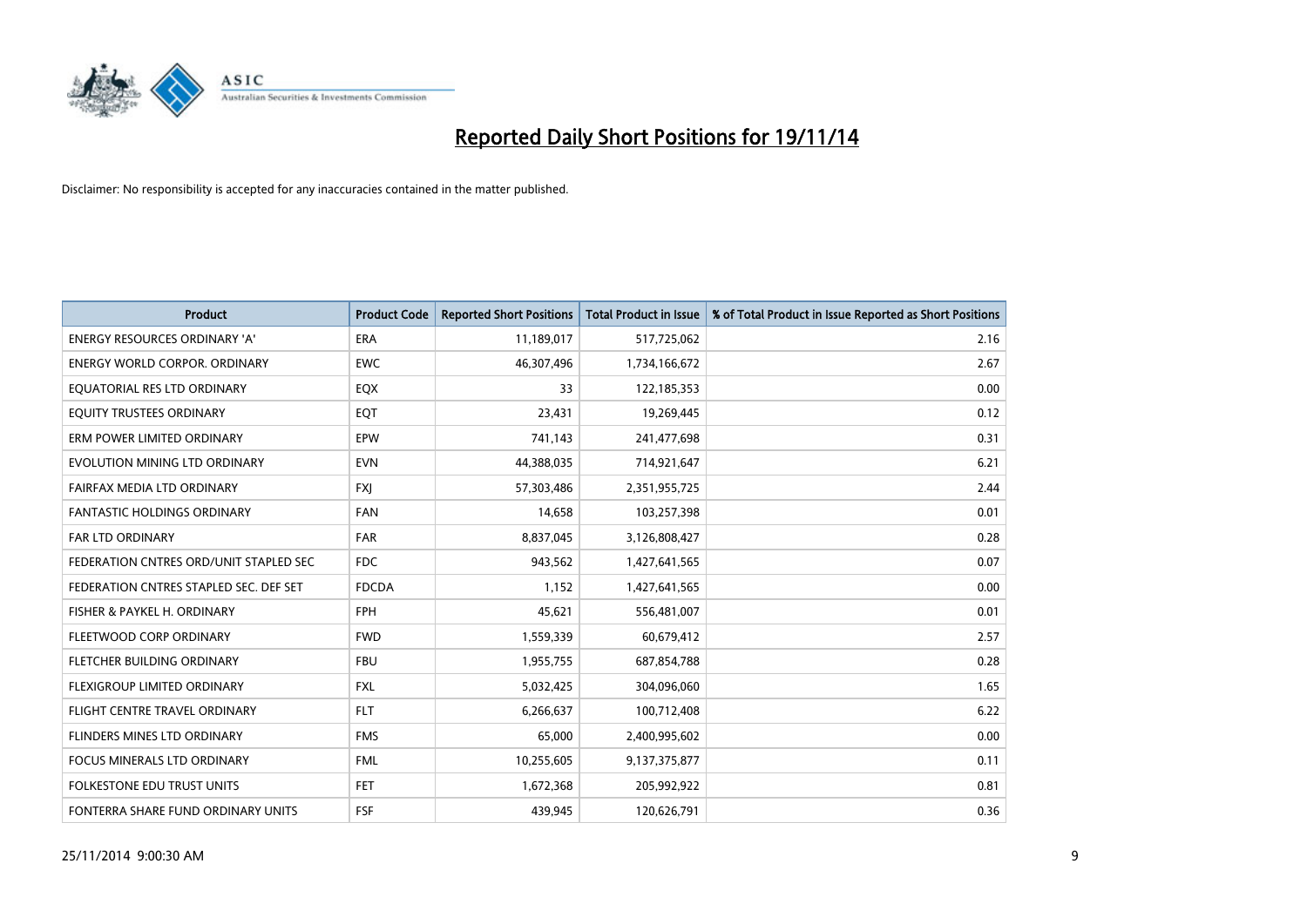

| <b>Product</b>                             | <b>Product Code</b> | <b>Reported Short Positions</b> | <b>Total Product in Issue</b> | % of Total Product in Issue Reported as Short Positions |
|--------------------------------------------|---------------------|---------------------------------|-------------------------------|---------------------------------------------------------|
| FORTESCUE METALS GRP ORDINARY              | <b>FMG</b>          | 274,352,318                     | 3,113,798,151                 | 8.81                                                    |
| FREEDOM FOOD LTD ORDINARY                  | <b>FNP</b>          | 58,325                          | 152,689,663                   | 0.04                                                    |
| <b>FUNTASTIC LIMITED ORDINARY</b>          | <b>FUN</b>          | 370,000                         | 669,869,723                   | 0.06                                                    |
| <b>G.U.D. HOLDINGS ORDINARY</b>            | GUD                 | 2,574,630                       | 70,939,492                    | 3.63                                                    |
| <b>G8 EDUCATION LIMITED ORDINARY</b>       | <b>GEM</b>          | 10,768,274                      | 353,691,630                   | 3.04                                                    |
| <b>GALAXY RESOURCES ORDINARY</b>           | <b>GXY</b>          | 1,435,797                       | 1,064,496,654                 | 0.13                                                    |
| <b>GBST HOLDINGS., ORDINARY</b>            | <b>GBT</b>          | 11,919                          | 66,561,725                    | 0.02                                                    |
| <b>GDI PROPERTY GRP STAPLED SECURITIES</b> | GDI                 | 401,861                         | 567,575,025                   | 0.07                                                    |
| <b>GENESIS ENERGY LTD ORDINARY</b>         | <b>GNE</b>          | 1,000                           | 1,000,000,000                 | 0.00                                                    |
| <b>GENTRACK GROUP LTD ORDINARY</b>         | <b>GTK</b>          | 2,925                           | 72,699,510                    | 0.00                                                    |
| <b>GENWORTH MORTGAGE ORDINARY</b>          | GMA                 | 6,895,359                       | 650,000,000                   | 1.06                                                    |
| <b>GEODYNAMICS LIMITED ORDINARY</b>        | <b>GDY</b>          | 819                             | 435,880,130                   | 0.00                                                    |
| <b>GINDALBIE METALS LTD ORDINARY</b>       | <b>GBG</b>          | 34,501,672                      | 1,495,306,811                 | 2.31                                                    |
| <b>GOLD ROAD RES LTD ORDINARY</b>          | GOR                 | 2,112,654                       | 593,456,822                   | 0.36                                                    |
| <b>GOODMAN FIELDER, ORDINARY</b>           | <b>GFF</b>          | 4,522,693                       | 1,955,559,207                 | 0.23                                                    |
| <b>GOODMAN GROUP STAPLED</b>               | <b>GMG</b>          | 7,380,609                       | 1,745,460,061                 | 0.42                                                    |
| <b>GPT GROUP STAPLED SEC.</b>              | GPT                 | 5,009,183                       | 1,685,460,955                 | 0.30                                                    |
| <b>GRAINCORP LIMITED A CLASS ORDINARY</b>  | <b>GNC</b>          | 10,825,967                      | 228,855,628                   | 4.73                                                    |
| <b>GRANGE RESOURCES, ORDINARY</b>          | <b>GRR</b>          | 8,571,806                       | 1,157,097,869                 | 0.74                                                    |
| <b>GREENCROSS LIMITED ORDINARY</b>         | GXL                 | 2,607,799                       | 111,447,503                   | 2.34                                                    |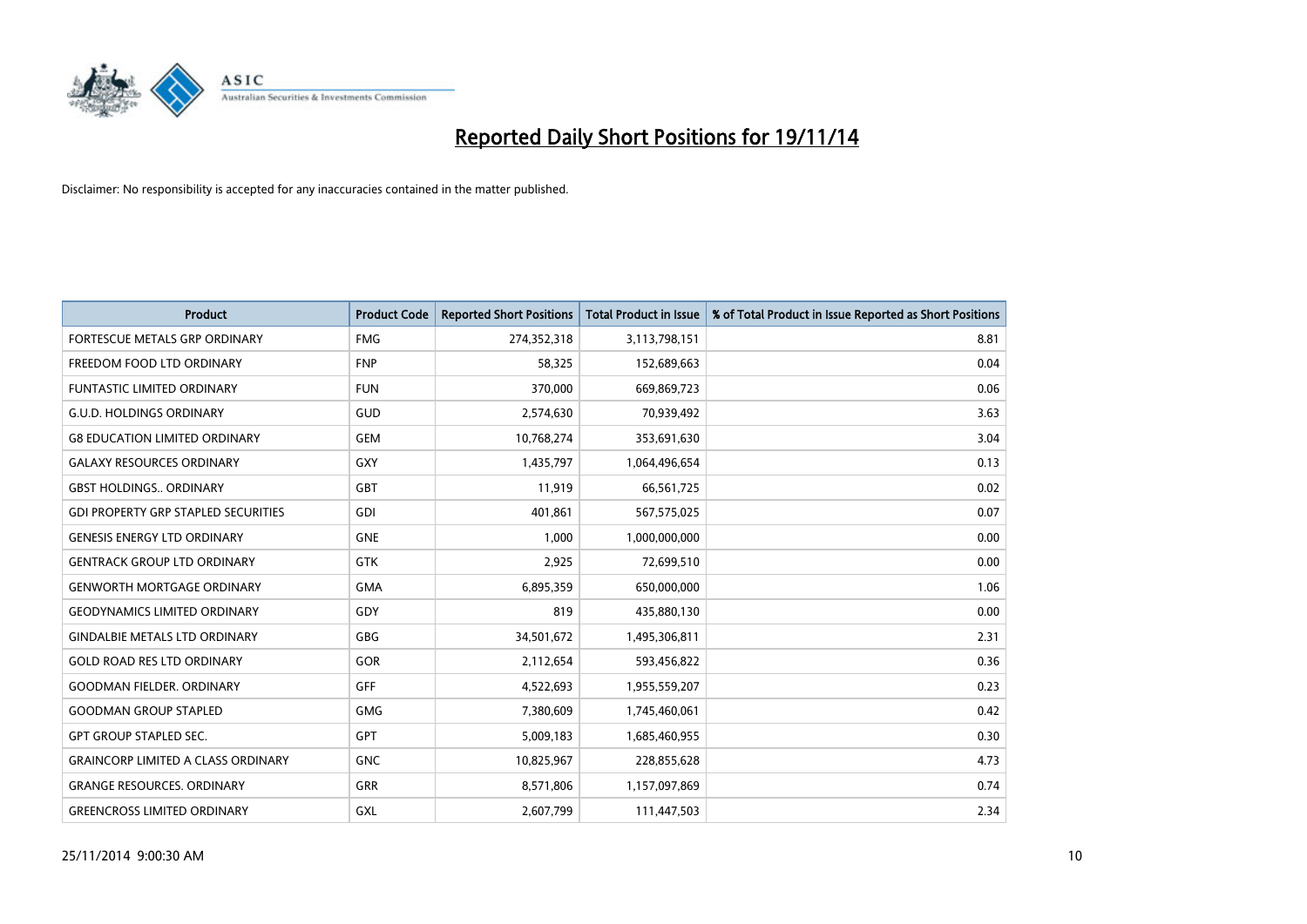

| <b>Product</b>                                   | <b>Product Code</b> | <b>Reported Short Positions</b> | <b>Total Product in Issue</b> | % of Total Product in Issue Reported as Short Positions |
|--------------------------------------------------|---------------------|---------------------------------|-------------------------------|---------------------------------------------------------|
| <b>GREENLAND MIN EN LTD ORDINARY</b>             | GGG                 | 459,977                         | 669,389,552                   | 0.07                                                    |
| GREENLAND MIN EN LTD RIGHTS 26-JUN-14            | GGGR                | 3,842                           | 88,685,050                    | 0.00                                                    |
| <b>GROWTHPOINT PROPERTY ORD/UNIT STAPLED SEC</b> | GOZ                 | 860,118                         | 554,562,240                   | 0.16                                                    |
| <b>GRYPHON MINERALS LTD ORDINARY</b>             | GRY                 | 2,364,218                       | 401,185,424                   | 0.59                                                    |
| <b>GUILDFORD COAL LTD ORDINARY</b>               | <b>GUF</b>          | 552,501                         | 845,205,594                   | 0.07                                                    |
| <b>GWA GROUP LTD ORDINARY</b>                    | <b>GWA</b>          | 13,676,480                      | 306,533,770                   | 4.46                                                    |
| <b>HANSEN TECHNOLOGIES ORDINARY</b>              | <b>HSN</b>          | 8,145                           | 163,214,381                   | 0.00                                                    |
| <b>HARVEY NORMAN ORDINARY</b>                    | <b>HVN</b>          | 42,705,504                      | 1,062,316,784                 | 4.02                                                    |
| HEALTHSCOPE LIMITED. ORDINARY                    | <b>HSO</b>          | 2,722,337                       | 1,732,094,838                 | 0.16                                                    |
| <b>HENDERSON GROUP CDI 1:1</b>                   | <b>HGG</b>          | 6,048,166                       | 773,175,573                   | 0.78                                                    |
| HFA HOLDINGS LIMITED ORDINARY                    | <b>HFA</b>          | 3,809                           | 162,147,897                   | 0.00                                                    |
| <b>HIGHLANDS PACIFIC ORDINARY</b>                | <b>HIG</b>          | 3,153                           | 918,694,336                   | 0.00                                                    |
| HILLGROVE RES LTD ORDINARY                       | <b>HGO</b>          | 96,258                          | 147,711,123                   | 0.07                                                    |
| <b>HILLS LTD ORDINARY</b>                        | HIL                 | 1,085,444                       | 231,985,526                   | 0.47                                                    |
| HORIZON OIL LIMITED ORDINARY                     | <b>HZN</b>          | 34,390,914                      | 1,301,981,265                 | 2.64                                                    |
| <b>HOTEL PROPERTY STAPLED</b>                    | <b>HPI</b>          | 50,965                          | 146,105,439                   | 0.03                                                    |
| HUON AQUACULTURE GRP ORDINARY                    | <b>HUO</b>          | 905,091                         | 87,337,207                    | 1.04                                                    |
| <b>ICAR ASIA LTD ORDINARY</b>                    | ICQ                 | 473,460                         | 193,188,846                   | 0.25                                                    |
| <b>ICON ENERGY LIMITED ORDINARY</b>              | ICN                 | 100,000                         | 615,774,351                   | 0.02                                                    |
| <b>IINET LIMITED ORDINARY</b>                    | <b>IIN</b>          | 7,690,862                       | 162, 163, 526                 | 4.74                                                    |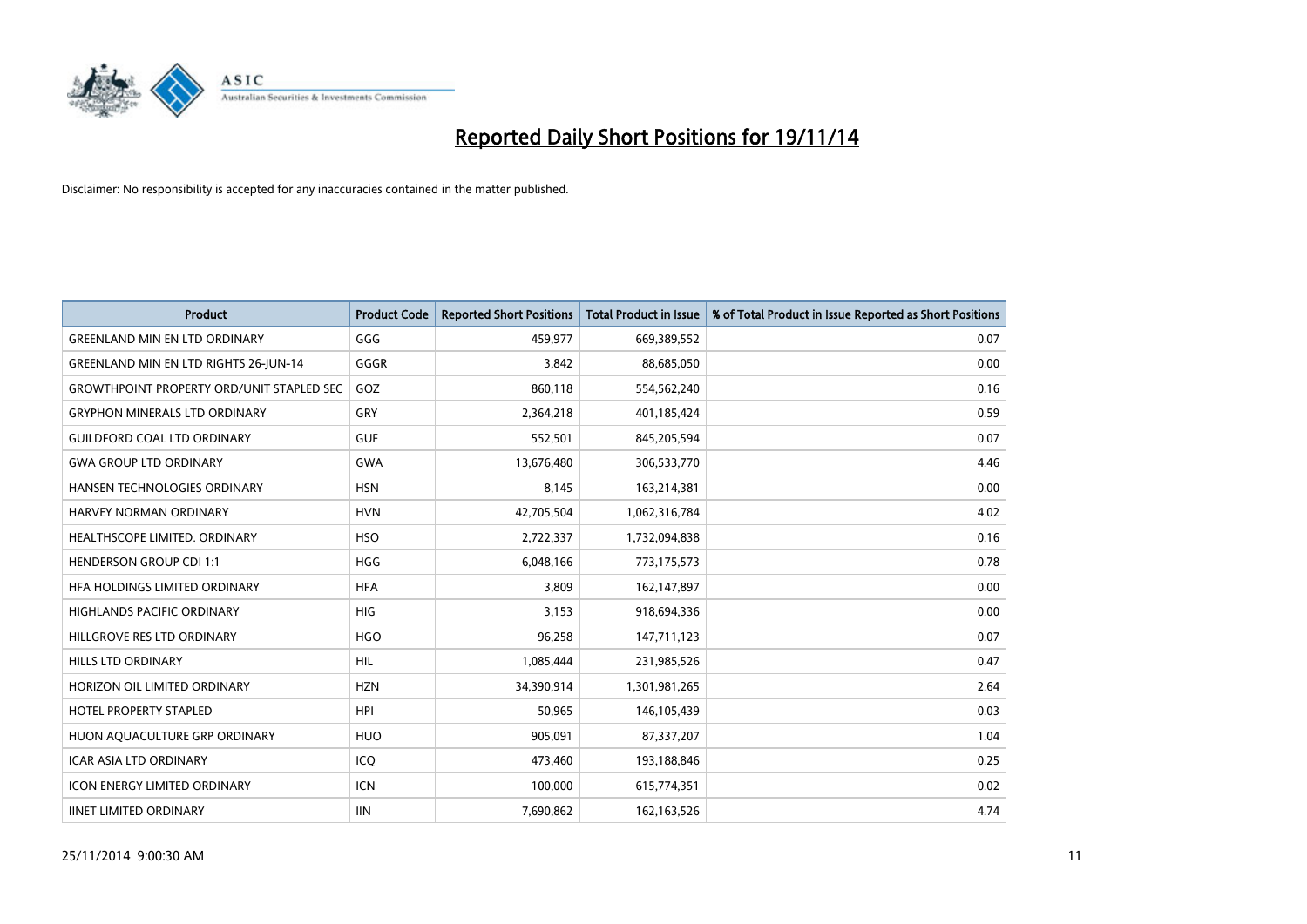

| <b>Product</b>                           | <b>Product Code</b> | <b>Reported Short Positions</b> | <b>Total Product in Issue</b> | % of Total Product in Issue Reported as Short Positions |
|------------------------------------------|---------------------|---------------------------------|-------------------------------|---------------------------------------------------------|
| <b>ILUKA RESOURCES ORDINARY</b>          | ILU                 | 30,752,756                      | 418,700,517                   | 7.34                                                    |
| <b>IMDEX LIMITED ORDINARY</b>            | <b>IMD</b>          | 2,618,545                       | 216,203,136                   | 1.21                                                    |
| IMF BENTHAM LTD ORDINARY                 | <b>IMF</b>          | 4,461,262                       | 166,580,957                   | 2.68                                                    |
| IMX RESOURCES LTD ORDINARY               | <b>IXR</b>          | $\mathbf{1}$                    | 507,497,146                   | 0.00                                                    |
| <b>INCITEC PIVOT ORDINARY</b>            | IPL                 | 39,241,947                      | 1,654,998,197                 | 2.37                                                    |
| <b>INDEPENDENCE GROUP ORDINARY</b>       | <b>IGO</b>          | 1,509,900                       | 234,256,573                   | 0.64                                                    |
| <b>INDO MINES LIMITED ORDINARY</b>       | <b>IDO</b>          | 11,335,687                      | 538,026,598                   | 2.11                                                    |
| <b>INDOPHIL RESOURCES ORDINARY</b>       | <b>IRN</b>          | 5,631,920                       | 1,203,146,194                 | 0.47                                                    |
| <b>INDUSTRIA REIT STAPLED</b>            | <b>IDR</b>          | 286,815                         | 125,000,001                   | 0.23                                                    |
| <b>INFIGEN ENERGY STAPLED SECURITIES</b> | <b>IFN</b>          | 2,614,294                       | 767,887,581                   | 0.34                                                    |
| <b>INFOMEDIA LTD ORDINARY</b>            | IFM                 | 1,132,003                       | 306,954,355                   | 0.37                                                    |
| <b>INGENIA GROUP STAPLED SECURITIES</b>  | <b>INA</b>          | 5,540,220                       | 878,851,911                   | 0.63                                                    |
| <b>INSURANCE AUSTRALIA ORDINARY</b>      | <b>IAG</b>          | 14,158,230                      | 2,341,618,048                 | 0.60                                                    |
| <b>INTREPID MINES ORDINARY</b>           | <b>IAU</b>          | 5,499,419                       | 557,654,880                   | 0.99                                                    |
| INVESTA OFFICE FUND STAPLED SECURITIES   | <b>IOF</b>          | 594,790                         | 614,047,458                   | 0.10                                                    |
| <b>INVOCARE LIMITED ORDINARY</b>         | <b>IVC</b>          | 4,514,799                       | 110,030,298                   | 4.10                                                    |
| <b>IOOF HOLDINGS LTD ORDINARY</b>        | IFL                 | 13,416,742                      | 300,133,752                   | 4.47                                                    |
| IPH LIMITED ORDINARY                     | <b>IPH</b>          | 154,375                         | 157,559,499                   | 0.10                                                    |
| <b>IPROPERTY GROUP LTD ORDINARY</b>      | <b>IPP</b>          | 1,821,122                       | 181,703,204                   | 1.00                                                    |
| <b>IRESS LIMITED ORDINARY</b>            | <b>IRE</b>          | 5,643,008                       | 159,097,319                   | 3.55                                                    |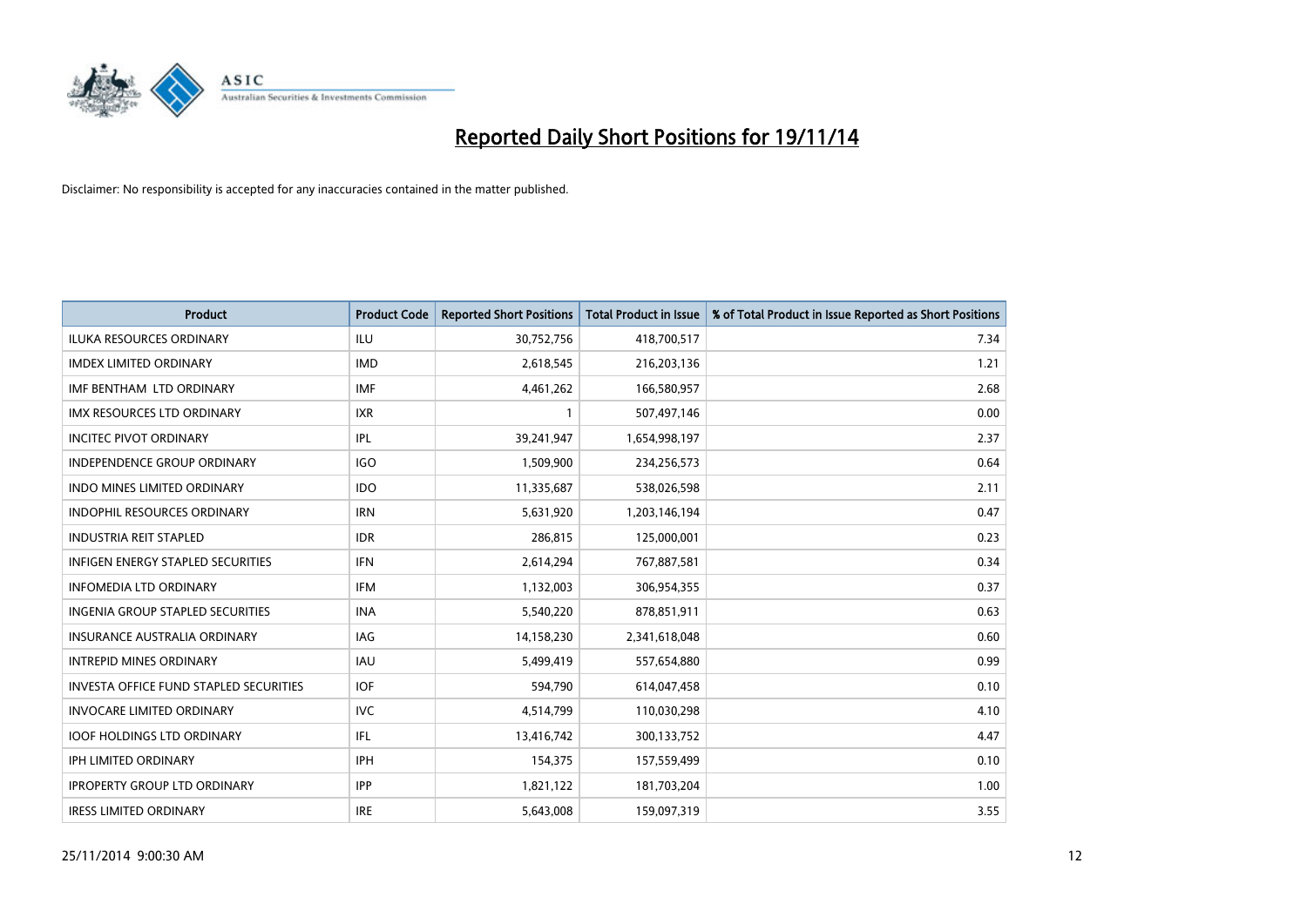

| <b>Product</b>                           | <b>Product Code</b> | <b>Reported Short Positions</b> | <b>Total Product in Issue</b> | % of Total Product in Issue Reported as Short Positions |
|------------------------------------------|---------------------|---------------------------------|-------------------------------|---------------------------------------------------------|
| <b>ISELECT LTD ORDINARY</b>              | <b>ISU</b>          | 804,010                         | 261,489,894                   | 0.31                                                    |
| <b>ISENTIA GROUP LTD ORDINARY</b>        | <b>ISD</b>          | 128,396                         | 200,000,001                   | 0.06                                                    |
| <b>ISENTRIC LTD. ORDINARY</b>            | ICU                 | 114,107                         | 76,746,962                    | 0.15                                                    |
| JAMES HARDIE INDUST CHESS DEPOSITARY INT | <b>IHX</b>          | 7,094,271                       | 444,933,946                   | 1.59                                                    |
| <b>JAPARA HEALTHCARE LT ORDINARY</b>     | <b>IHC</b>          | 7,646,218                       | 263,046,592                   | 2.91                                                    |
| <b>JB HI-FI LIMITED ORDINARY</b>         | <b>IBH</b>          | 12,132,574                      | 98,950,309                    | 12.26                                                   |
| KAROON GAS AUSTRALIA ORDINARY            | <b>KAR</b>          | 15,557,709                      | 250,085,718                   | 6.22                                                    |
| KATHMANDU HOLD LTD ORDINARY              | <b>KMD</b>          | 3,166,475                       | 201,318,944                   | 1.57                                                    |
| <b>KBL MINING LIMITED ORDINARY</b>       | <b>KBL</b>          | 1,820                           | 393,535,629                   | 0.00                                                    |
| KINGSGATE CONSOLID. ORDINARY             | <b>KCN</b>          | 24,850,795                      | 223,584,937                   | 11.11                                                   |
| KINGSROSE MINING LTD ORDINARY            | <b>KRM</b>          | 426,348                         | 358,611,493                   | 0.12                                                    |
| <b>KOGI IRON LTD ORDINARY</b>            | <b>KFE</b>          | 2,361,553                       | 376,669,836                   | 0.63                                                    |
| LEIGHTON HOLDINGS ORDINARY               | LEI                 | 5,484,680                       | 338,503,563                   | 1.62                                                    |
| LEND LEASE GROUP UNIT/ORD STAPLED        | LLC                 | 2,397,188                       | 579,596,726                   | 0.41                                                    |
| LIQUEFIED NATURAL ORDINARY               | LNG                 | 8,269,862                       | 461,923,201                   | 1.79                                                    |
| LONESTAR RESO LTD ORDINARY               | LNR                 | 1,147,735                       | 752,187,211                   | 0.15                                                    |
| LUCAPA DIAMOND LTD ORDINARY              | <b>LOM</b>          | 26,082                          | 181,866,631                   | 0.01                                                    |
| LYNAS CORPORATION ORDINARY               | <b>LYC</b>          | 91,785,310                      | 3,370,903,974                 | 2.72                                                    |
| <b>M2 GRP LTD ORDINARY</b>               | <b>MTU</b>          | 3,096,973                       | 181,905,060                   | 1.70                                                    |
| <b>MACA LIMITED ORDINARY</b>             | <b>MLD</b>          | 518,760                         | 232,676,373                   | 0.22                                                    |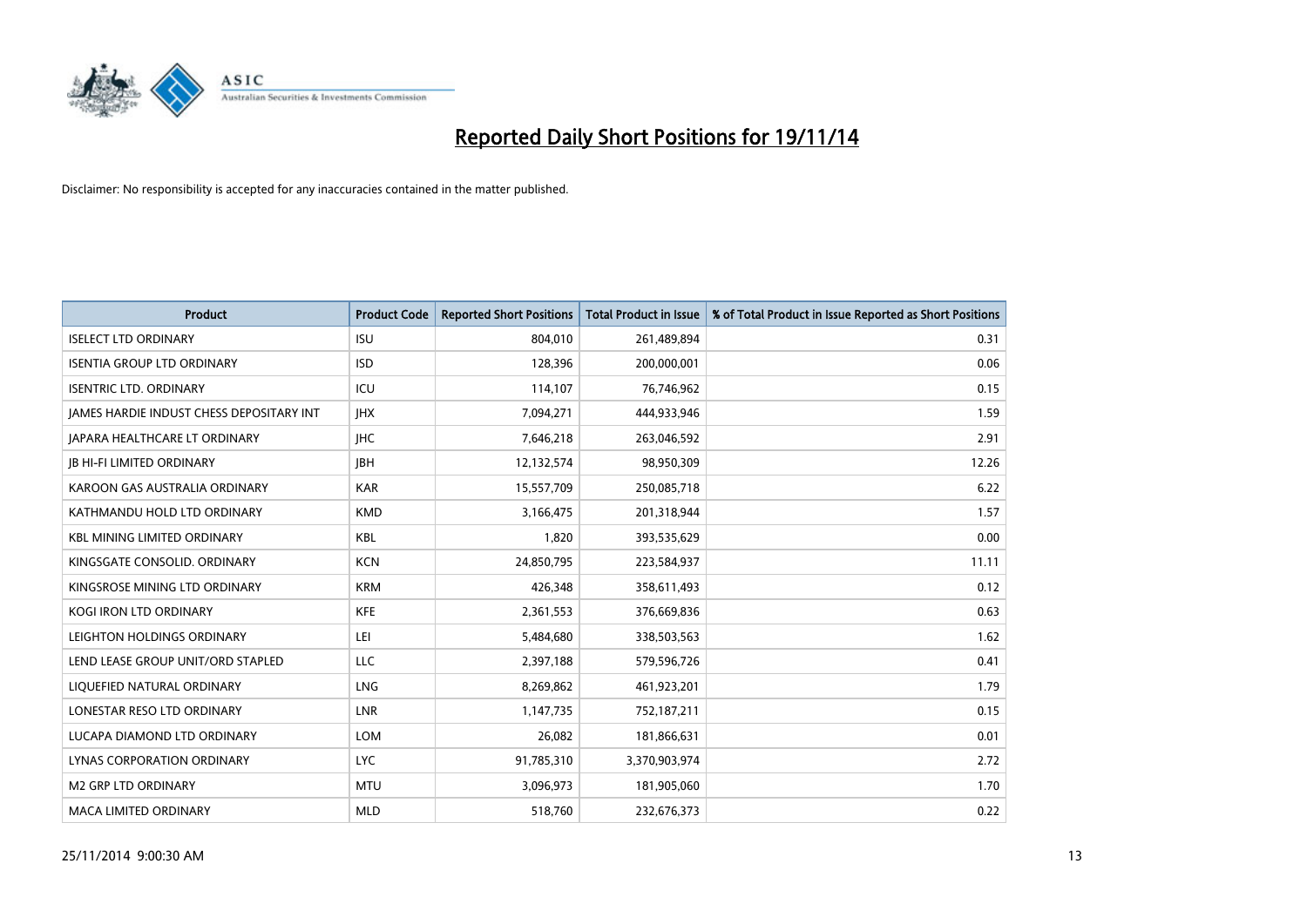

| <b>Product</b>                        | <b>Product Code</b> | <b>Reported Short Positions</b> | <b>Total Product in Issue</b> | % of Total Product in Issue Reported as Short Positions |
|---------------------------------------|---------------------|---------------------------------|-------------------------------|---------------------------------------------------------|
| <b>MACMAHON HOLDINGS ORDINARY</b>     | <b>MAH</b>          | 380,895                         | 1,261,699,966                 | 0.03                                                    |
| MACO ATLAS ROADS GRP ORDINARY STAPLED | <b>MOA</b>          | 9,876,358                       | 511,538,852                   | 1.93                                                    |
| MACQUARIE GROUP LTD ORDINARY          | <b>MQG</b>          | 1,122,310                       | 321,262,079                   | 0.35                                                    |
| MAGELLAN FIN GRP LTD ORDINARY         | <b>MFG</b>          | 3,149,262                       | 159,818,691                   | 1.97                                                    |
| <b>MANTRA GROUP LTD ORDINARY</b>      | <b>MTR</b>          | 3,844,686                       | 249,471,229                   | 1.54                                                    |
| MATRIX C & E LTD ORDINARY             | <b>MCE</b>          | 2,610,432                       | 94,555,428                    | 2.76                                                    |
| <b>MAVERICK DRILLING ORDINARY</b>     | <b>MAD</b>          | 2,823,767                       | 544,321,602                   | 0.52                                                    |
| <b>MAXITRANS INDUSTRIES ORDINARY</b>  | <b>MXI</b>          | 14,089                          | 185,075,653                   | 0.01                                                    |
| MAYNE PHARMA LTD ORDINARY             | <b>MYX</b>          | 10,803,810                      | 587,948,337                   | 1.84                                                    |
| MCMILLAN SHAKESPEARE ORDINARY         | <b>MMS</b>          | 940,176                         | 77,525,801                    | 1.21                                                    |
| MCPHERSON'S LTD ORDINARY              | <b>MCP</b>          | 10,000                          | 95,434,645                    | 0.01                                                    |
| MEDUSA MINING LTD ORDINARY            | <b>MML</b>          | 19,522,219                      | 207,794,301                   | 9.39                                                    |
| MERIDIAN ENERGY INSTALMENT RECEIPTS   | MEZCA               | 200,000                         | 1,255,413,626                 | 0.02                                                    |
| <b>MERMAID MARINE ORDINARY</b>        | <b>MRM</b>          | 20,358,124                      | 368,666,221                   | 5.52                                                    |
| MESOBLAST LIMITED ORDINARY            | <b>MSB</b>          | 21,755,443                      | 321,696,029                   | 6.76                                                    |
| METALS X LIMITED ORDINARY             | <b>MLX</b>          | 2,469,331                       | 1,655,826,110                 | 0.15                                                    |
| METCASH LIMITED ORDINARY              | <b>MTS</b>          | 126,140,225                     | 903,309,574                   | 13.96                                                   |
| METMINCO LIMITED ORDINARY             | <b>MNC</b>          | 32,000                          | 1,822,614,860                 | 0.00                                                    |
| MIGHTY RIVER POWER ORDINARY           | <b>MYT</b>          | 3,285,133                       | 1,400,012,517                 | 0.23                                                    |
| MINCOR RESOURCES NL ORDINARY          | <b>MCR</b>          | 32,858                          | 188,208,274                   | 0.02                                                    |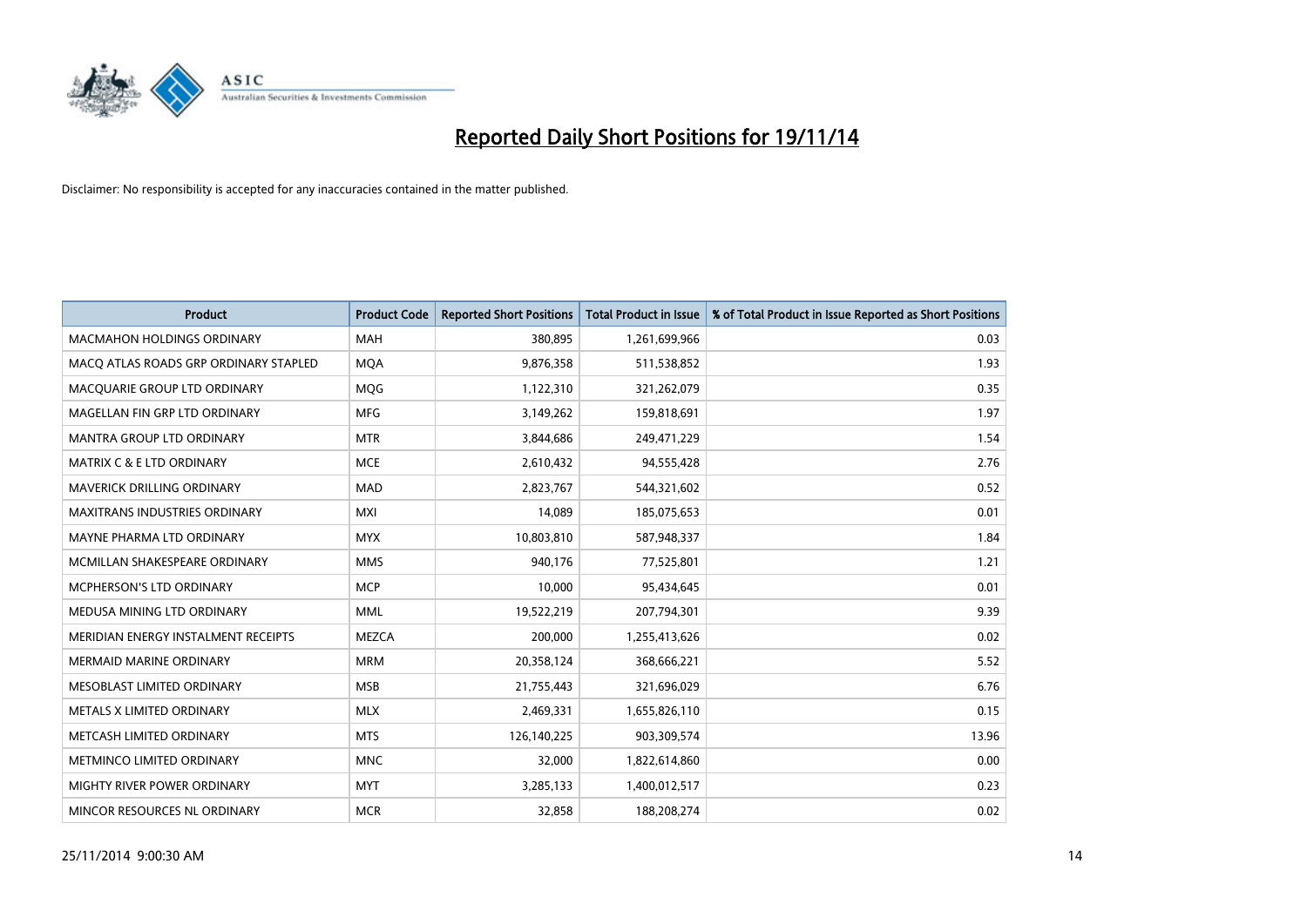

| <b>Product</b>                    | <b>Product Code</b> | <b>Reported Short Positions</b> | <b>Total Product in Issue</b> | % of Total Product in Issue Reported as Short Positions |
|-----------------------------------|---------------------|---------------------------------|-------------------------------|---------------------------------------------------------|
| MINERAL DEPOSITS ORDINARY         | <b>MDL</b>          | 1,063,757                       | 103,676,341                   | 1.03                                                    |
| MINERAL RESOURCES. ORDINARY       | <b>MIN</b>          | 19,294,732                      | 187,270,274                   | 10.30                                                   |
| MINT WIRELESS ORDINARY            | <b>MNW</b>          | 8,268                           | 470,372,395                   | 0.00                                                    |
| MIRABELA NICKEL LTD ORDINARY      | <b>MBN</b>          | 2,056,361                       | 929,710,216                   | 0.22                                                    |
| MIRVAC GROUP STAPLED SECURITIES   | <b>MGR</b>          | 2,472,481                       | 3,697,197,370                 | 0.07                                                    |
| MOBILE EMBRACE LTD ORDINARY       | <b>MBE</b>          | 28,000                          | 376,510,098                   | 0.01                                                    |
| <b>MOLOPO ENERGY LTD ORDINARY</b> | <b>MPO</b>          | 31,118                          | 248,705,730                   | 0.01                                                    |
| MONADELPHOUS GROUP ORDINARY       | <b>MND</b>          | 7,438,589                       | 92,998,380                    | 8.00                                                    |
| MONASH IVF GROUP LTD ORDINARY     | <b>MVF</b>          | 539,494                         | 231,081,089                   | 0.23                                                    |
| MORTGAGE CHOICE LTD ORDINARY      | <b>MOC</b>          | 1,086                           | 124,216,248                   | 0.00                                                    |
| MOUNT GIBSON IRON ORDINARY        | MGX                 | 45,071,113                      | 1,090,805,085                 | 4.13                                                    |
| MULTIPLEX SITES SITES             | <b>MXUPA</b>        | 2,499                           | 4,500,000                     | 0.06                                                    |
| MYER HOLDINGS LTD ORDINARY        | <b>MYR</b>          | 105,823,373                     | 585,689,551                   | 18.07                                                   |
| NANOSONICS LIMITED ORDINARY       | <b>NAN</b>          | 2,455,454                       | 264,332,826                   | 0.93                                                    |
| NATIONAL AUST, BANK ORDINARY      | <b>NAB</b>          | 25,978,515                      | 2,365,795,293                 | 1.10                                                    |
| NATIONAL STORAGE STAPLED          | <b>NSR</b>          | 1,549,957                       | 290,831,660                   | 0.53                                                    |
| NAVITAS LIMITED ORDINARY          | <b>NVT</b>          | 3,451,192                       | 376,037,813                   | 0.92                                                    |
| NEARMAP LTD ORDINARY              | <b>NEA</b>          | 1,243,524                       | 338,146,101                   | 0.37                                                    |
| NEON ENERGY LIMITED ORDINARY      | <b>NEN</b>          | 140,474                         | 553,037,848                   | 0.03                                                    |
| NEW HOPE CORPORATION ORDINARY     | <b>NHC</b>          | 1,618,302                       | 830,999,449                   | 0.19                                                    |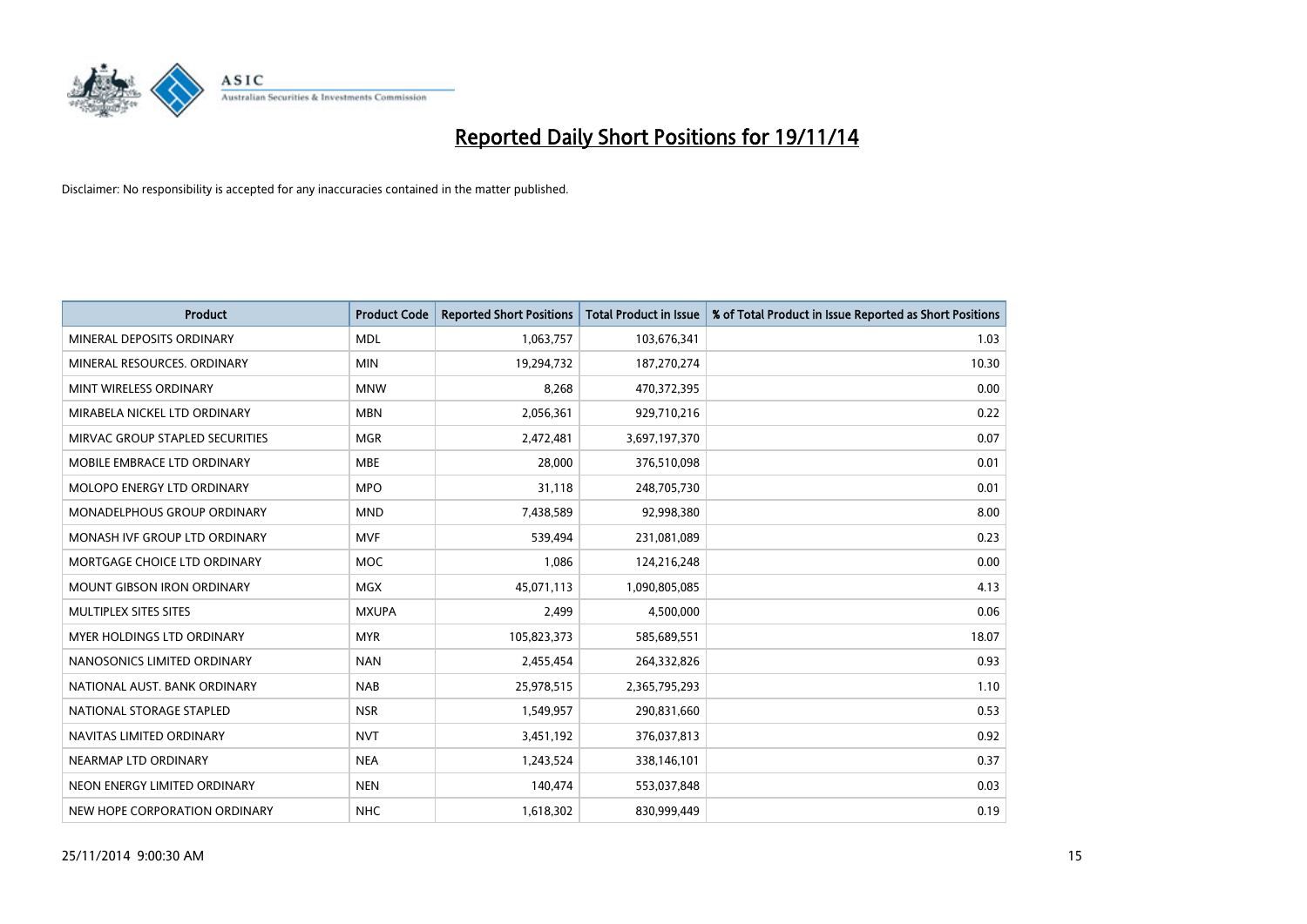

| <b>Product</b>                         | <b>Product Code</b> | <b>Reported Short Positions</b> | <b>Total Product in Issue</b> | % of Total Product in Issue Reported as Short Positions |
|----------------------------------------|---------------------|---------------------------------|-------------------------------|---------------------------------------------------------|
| NEW ZEALAND OIL& GAS ORDINARY          | <b>NZO</b>          | 450,836                         | 421,098,661                   | 0.11                                                    |
| NEWCREST MINING ORDINARY               | <b>NCM</b>          | 10,499,291                      | 766,510,971                   | 1.37                                                    |
| NEWS CORP A NON-VOTING CDI             | <b>NWSLV</b>        | 33,948                          | 2,897,304                     | 1.17                                                    |
| NEWS CORP B VOTING CDI                 | <b>NWS</b>          | 2,474,736                       | 23,258,606                    | 10.64                                                   |
| NEWSAT LIMITED ORDINARY                | <b>NWT</b>          | 6,777,586                       | 643,199,841                   | 1.05                                                    |
| NEXTDC LIMITED ORDINARY                | <b>NXT</b>          | 18,946,010                      | 193,154,486                   | 9.81                                                    |
| NEXUS ENERGY LIMITED ORDINARY          | <b>NXS</b>          | 83,983                          | 1,330,219,459                 | 0.01                                                    |
| NIB HOLDINGS LIMITED ORDINARY          | <b>NHF</b>          | 2,396,432                       | 439,004,182                   | 0.55                                                    |
| NINE ENTERTAINMENT ORDINARY            | <b>NEC</b>          | 12,623,619                      | 940,295,023                   | 1.34                                                    |
| NOBLE MINERAL RES ORDINARY             | <b>NMG</b>          | 2,365,726                       | 666,397,952                   | 0.36                                                    |
| NORTHERN IRON LTD ORDINARY             | <b>NFE</b>          | 11,392                          | 484,405,314                   | 0.00                                                    |
| NORTHERN STAR ORDINARY                 | <b>NST</b>          | 16,789,961                      | 592,256,718                   | 2.83                                                    |
| NOVION PROPERTY GRP STAPLED SECURITIES | <b>NVN</b>          | 14,133,746                      | 3,050,355,727                 | 0.46                                                    |
| NRW HOLDINGS LIMITED ORDINARY          | <b>NWH</b>          | 13,438,268                      | 278,888,011                   | 4.82                                                    |
| NUFARM LIMITED ORDINARY                | <b>NUF</b>          | 9,503,290                       | 264,858,589                   | 3.59                                                    |
| NUPLEX INDUSTRIES ORDINARY             | <b>NPX</b>          | 1,000                           | 198,125,827                   | 0.00                                                    |
| OCEANAGOLD CORP. CHESS DEPOSITARY INT  | <b>OGC</b>          | 2,012,841                       | 301,520,186                   | 0.67                                                    |
| OIL SEARCH LTD ORDINARY                | OSH                 | 6,399,906                       | 1,522,692,587                 | 0.42                                                    |
| OM HOLDINGS LIMITED ORDINARY           | <b>OMH</b>          | 58,082                          | 733,423,337                   | 0.01                                                    |
| ORBIS GOLD LTD ORDINARY                | <b>OBS</b>          | 10,000                          | 249,886,056                   | 0.00                                                    |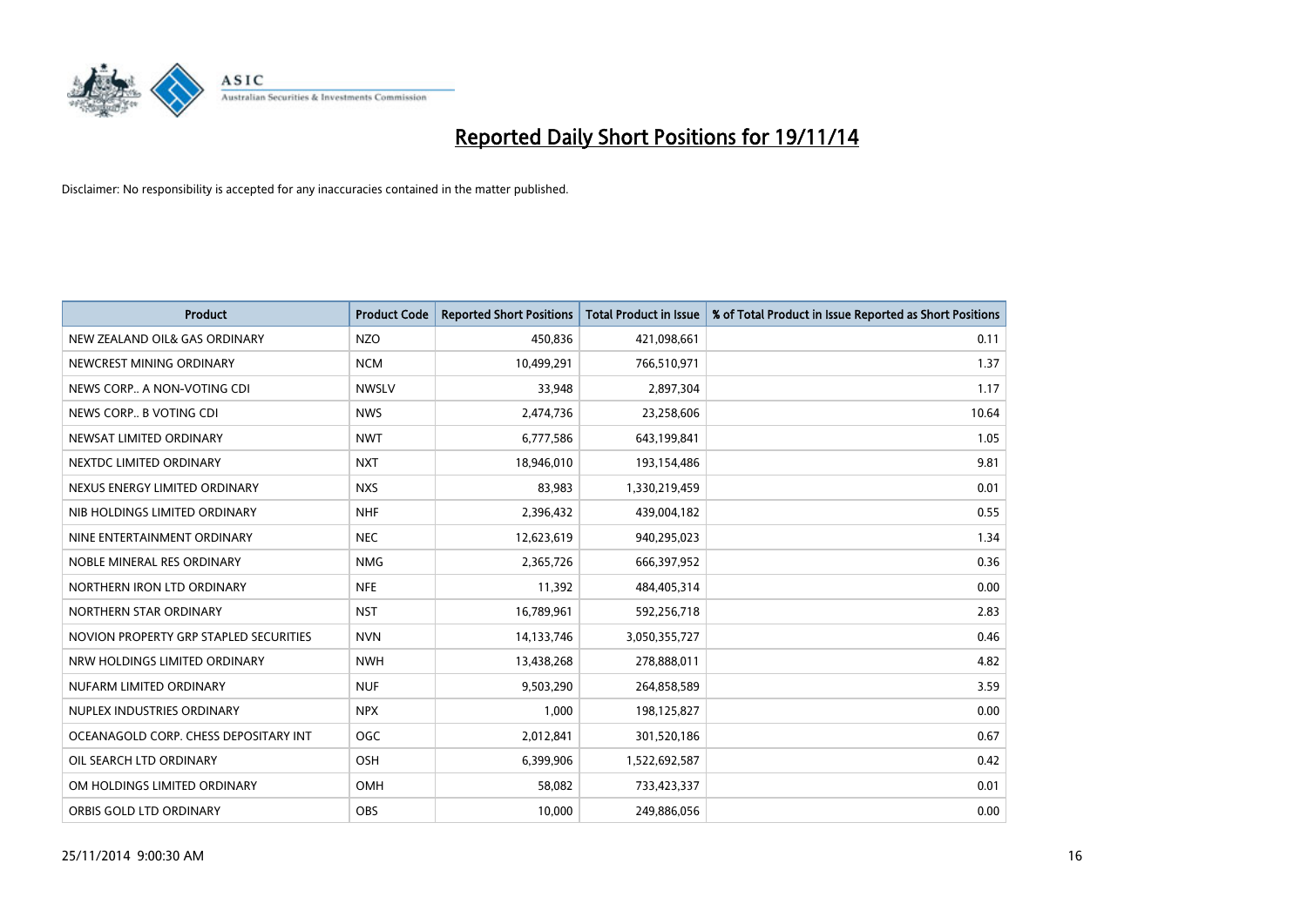

| <b>Product</b>                | <b>Product Code</b> | <b>Reported Short Positions</b> | <b>Total Product in Issue</b> | % of Total Product in Issue Reported as Short Positions |
|-------------------------------|---------------------|---------------------------------|-------------------------------|---------------------------------------------------------|
| ORICA LIMITED ORDINARY        | ORI                 | 17,829,637                      | 372,743,291                   | 4.78                                                    |
| ORIGIN ENERGY ORDINARY        | <b>ORG</b>          | 7,879,569                       | 1,106,302,799                 | 0.71                                                    |
| OROCOBRE LIMITED ORDINARY     | <b>ORE</b>          | 2,844,205                       | 132,041,911                   | 2.15                                                    |
| ORORA LIMITED ORDINARY        | <b>ORA</b>          | 7,542,257                       | 1,206,684,923                 | 0.63                                                    |
| OROTONGROUP LIMITED ORDINARY  | ORL                 | 255,527                         | 40,880,902                    | 0.63                                                    |
| OZ MINERALS ORDINARY          | OZL                 | 8,031,948                       | 303,470,022                   | 2.65                                                    |
| OZFOREX GROUP LTD ORDINARY    | <b>OFX</b>          | 6,918,446                       | 240,000,000                   | 2.88                                                    |
| PACIFIC BRANDS ORDINARY       | <b>PBG</b>          | 70,433,444                      | 917,226,291                   | 7.68                                                    |
| PACT GROUP HLDGS LTD ORDINARY | <b>PGH</b>          | 2,656,738                       | 294,097,961                   | 0.90                                                    |
| PALADIN ENERGY LTD ORDINARY   | <b>PDN</b>          | 108,336,790                     | 965,752,118                   | 11.22                                                   |
| PANAUST LIMITED ORDINARY      | <b>PNA</b>          | 40,419                          | 636,599,496                   | 0.01                                                    |
| PANORAMA SYNERGY LTD ORDINARY | <b>PSY</b>          | 26,067                          | 493,403,798                   | 0.01                                                    |
| PANORAMIC RESOURCES ORDINARY  | PAN                 | 204,274                         | 322,275,824                   | 0.06                                                    |
| PANTERRA GOLD LTD ORDINARY    | PGI                 | $\mathbf{1}$                    | 846,215,609                   | 0.00                                                    |
| PAPERLINX LIMITED ORDINARY    | <b>PPX</b>          | 44,691                          | 665, 181, 261                 | 0.01                                                    |
| PAPILLON RES LTD ORDINARY     | PIR                 | 17,561                          | 356,976,210                   | 0.00                                                    |
| PATTIES FOODS LTD ORDINARY    | PFL                 | 9,001                           | 139,144,338                   | 0.01                                                    |
| PEET LIMITED ORDINARY         | <b>PPC</b>          | 52,774                          | 474,623,750                   | 0.01                                                    |
| PERPETUAL LIMITED ORDINARY    | PPT                 | 1,149,657                       | 46,574,426                    | 2.47                                                    |
| PERSEUS MINING LTD ORDINARY   | PRU                 | 22,437,833                      | 526,656,401                   | 4.26                                                    |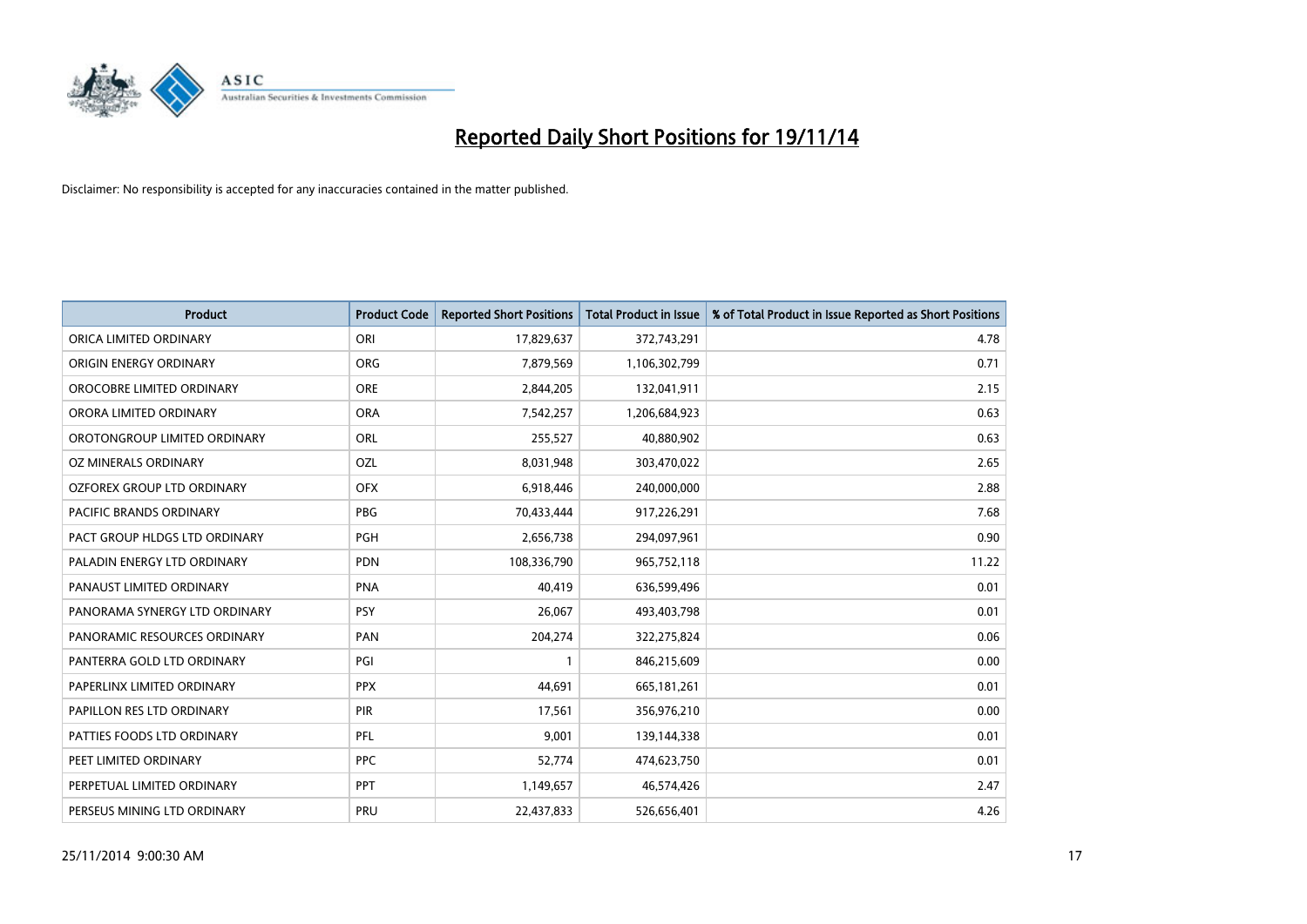

| <b>Product</b>                 | <b>Product Code</b> | <b>Reported Short Positions</b> | <b>Total Product in Issue</b> | % of Total Product in Issue Reported as Short Positions |
|--------------------------------|---------------------|---------------------------------|-------------------------------|---------------------------------------------------------|
| PHARMAXIS LTD ORDINARY         | <b>PXS</b>          | 501,000                         | 310,120,349                   | 0.16                                                    |
| PHOSPHAGENICS LTD. ORDINARY    | POH                 | 43,750                          | 1,261,965,957                 | 0.00                                                    |
| PLATINUM ASSET ORDINARY        | <b>PTM</b>          | 2,549,817                       | 581,041,982                   | 0.44                                                    |
| PLATINUM AUSTRALIA ORDINARY    | <b>PLA</b>          | 836,127                         | 504,968,043                   | 0.17                                                    |
| PMP LIMITED ORDINARY           | <b>PMP</b>          | 27,581                          | 323,781,124                   | 0.01                                                    |
| POSEIDON NICK LTD ORDINARY     | <b>POS</b>          | 1,101,000                       | 605,549,910                   | 0.18                                                    |
| PRANA BIOTECHNOLOGY ORDINARY   | <b>PBT</b>          | 2,737,533                       | 488,936,960                   | 0.56                                                    |
| PREMIER INVESTMENTS ORDINARY   | <b>PMV</b>          | 265,756                         | 155,900,075                   | 0.17                                                    |
| PRIMA BIOMED LTD ORDINARY      | <b>PRR</b>          | 132,361                         | 1,271,465,443                 | 0.01                                                    |
| PRIMARY HEALTH CARE ORDINARY   | <b>PRY</b>          | 27,157,000                      | 512,130,550                   | 5.30                                                    |
| PRIME MEDIA GRP LTD ORDINARY   | <b>PRT</b>          | 1,444,284                       | 366,330,303                   | 0.39                                                    |
| PROGRAMMED ORDINARY            | <b>PRG</b>          | 155,877                         | 118,651,911                   | 0.13                                                    |
| PURA VIDA ENERGY NL ORDINARY   | <b>PVD</b>          | 267,483                         | 130,130,698                   | 0.21                                                    |
| <b>QANTAS AIRWAYS ORDINARY</b> | QAN                 | 29,184,168                      | 2,196,330,250                 | 1.33                                                    |
| OBE INSURANCE GROUP ORDINARY   | <b>OBE</b>          | 19,205,546                      | 1,364,945,301                 | 1.41                                                    |
| QUBE HOLDINGS LTD ORDINARY     | <b>QUB</b>          | 4,418,370                       | 1,054,428,076                 | 0.42                                                    |
| RAMSAY HEALTH CARE ORDINARY    | <b>RHC</b>          | 519,165                         | 202,081,252                   | 0.26                                                    |
| RCG CORPORATION LTD ORDINARY   | <b>RCG</b>          | 361,695                         | 263,808,625                   | 0.14                                                    |
| <b>RCR TOMLINSON ORDINARY</b>  | <b>RCR</b>          | 316,442                         | 139,000,806                   | 0.23                                                    |
| <b>REA GROUP ORDINARY</b>      | <b>REA</b>          | 2,118,222                       | 131,714,699                   | 1.61                                                    |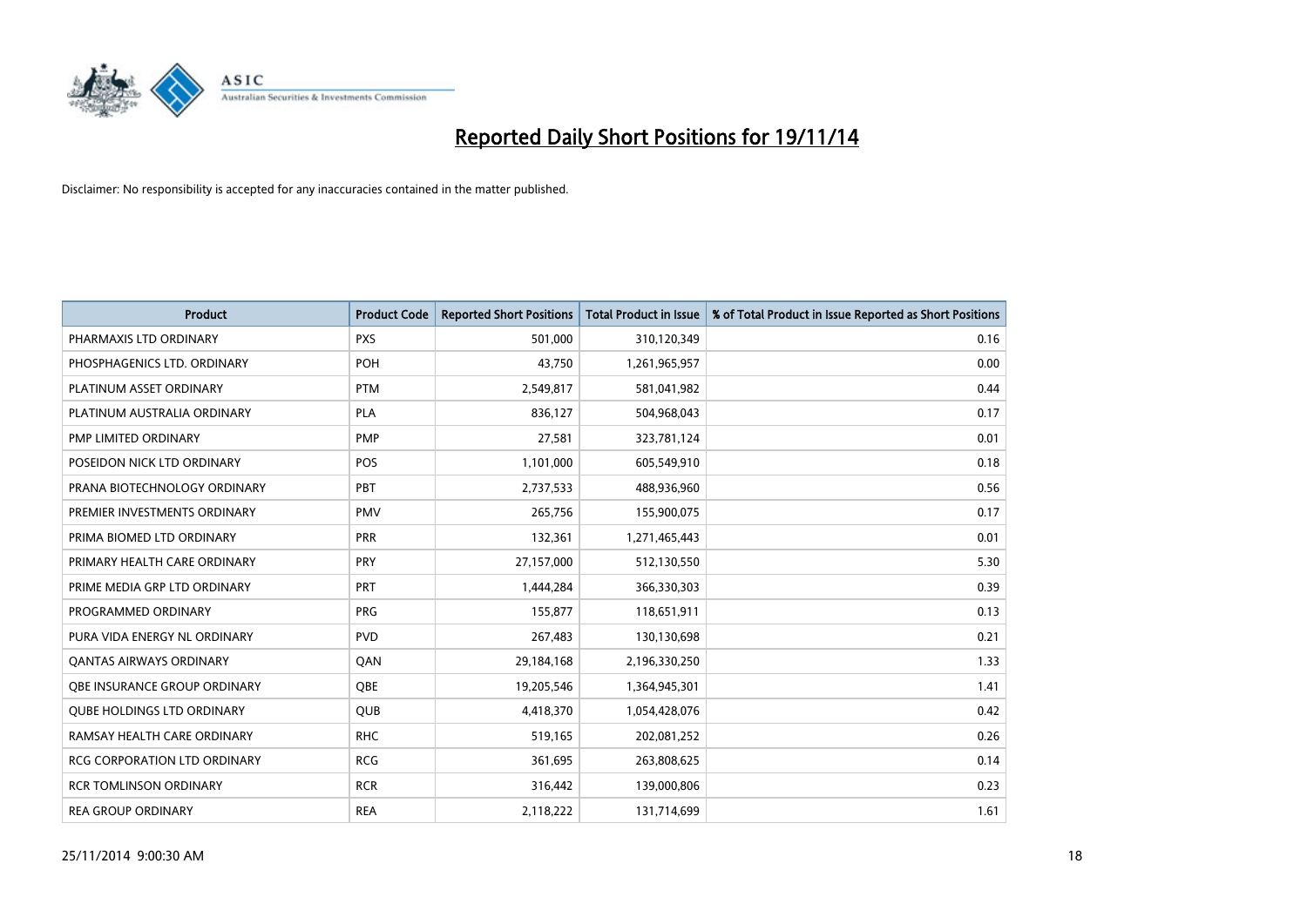

| <b>Product</b>                      | <b>Product Code</b> | <b>Reported Short Positions</b> | <b>Total Product in Issue</b> | % of Total Product in Issue Reported as Short Positions |
|-------------------------------------|---------------------|---------------------------------|-------------------------------|---------------------------------------------------------|
| RECALL HOLDINGS LTD ORDINARY        | <b>REC</b>          | 5,689,291                       | 313,149,677                   | 1.82                                                    |
| RECKON LIMITED ORDINARY             | <b>RKN</b>          | 1,377,955                       | 112,084,762                   | 1.23                                                    |
| <b>RED 5 LIMITED ORDINARY</b>       | <b>RED</b>          | 174,740                         | 759,451,008                   | 0.02                                                    |
| <b>RED FORK ENERGY ORDINARY</b>     | <b>RFE</b>          | 376,415                         | 501,051,719                   | 0.08                                                    |
| REDBANK ENERGY LTD ORDINARY         | <b>AEI</b>          | 13                              | 786,287                       | 0.00                                                    |
| REED RESOURCES LTD ORDINARY         | <b>RDR</b>          | 2,000                           | 499,453,895                   | 0.00                                                    |
| REGIONAL EXPRESS ORDINARY           | <b>REX</b>          | 20,000                          | 110,154,375                   | 0.02                                                    |
| REGIS HEALTHCARE LTD ORDINARY       | <b>REG</b>          | 815,530                         | 300, 345, 797                 | 0.27                                                    |
| <b>REGIS RESOURCES ORDINARY</b>     | <b>RRL</b>          | 54,877,054                      | 499,781,595                   | 10.98                                                   |
| RESMED INC CDI 10:1                 | <b>RMD</b>          | 34,275,176                      | 1,397,522,030                 | 2.45                                                    |
| RESOLUTE MINING ORDINARY            | <b>RSG</b>          | 16,513,683                      | 641,189,223                   | 2.58                                                    |
| <b>RESOURCE GENERATION ORDINARY</b> | <b>RES</b>          | 1,220                           | 581,380,338                   | 0.00                                                    |
| RETAIL FOOD GROUP ORDINARY          | <b>RFG</b>          | 5,616,682                       | 154,379,893                   | 3.64                                                    |
| REX MINERALS LIMITED ORDINARY       | <b>RXM</b>          | 1,073,293                       | 220,519,784                   | 0.49                                                    |
| RIO TINTO LIMITED ORDINARY          | <b>RIO</b>          | 6,276,174                       | 435,758,720                   | 1.44                                                    |
| ROC OIL COMPANY ORDINARY            | <b>ROC</b>          | 967,445                         | 687,618,400                   | 0.14                                                    |
| ROX RESOURCES ORDINARY              | <b>RXL</b>          | 5,523,255                       | 849,673,095                   | 0.65                                                    |
| ROYAL WOLF HOLDINGS ORDINARY        | <b>RWH</b>          | 212,781                         | 100,387,052                   | 0.21                                                    |
| RUBIK FINANCIAL LTD. ORDINARY       | <b>RFL</b>          | 20,503                          | 359,899,914                   | 0.01                                                    |
| SAI GLOBAL LIMITED ORDINARY         | SAI                 | 775,628                         | 211,726,802                   | 0.37                                                    |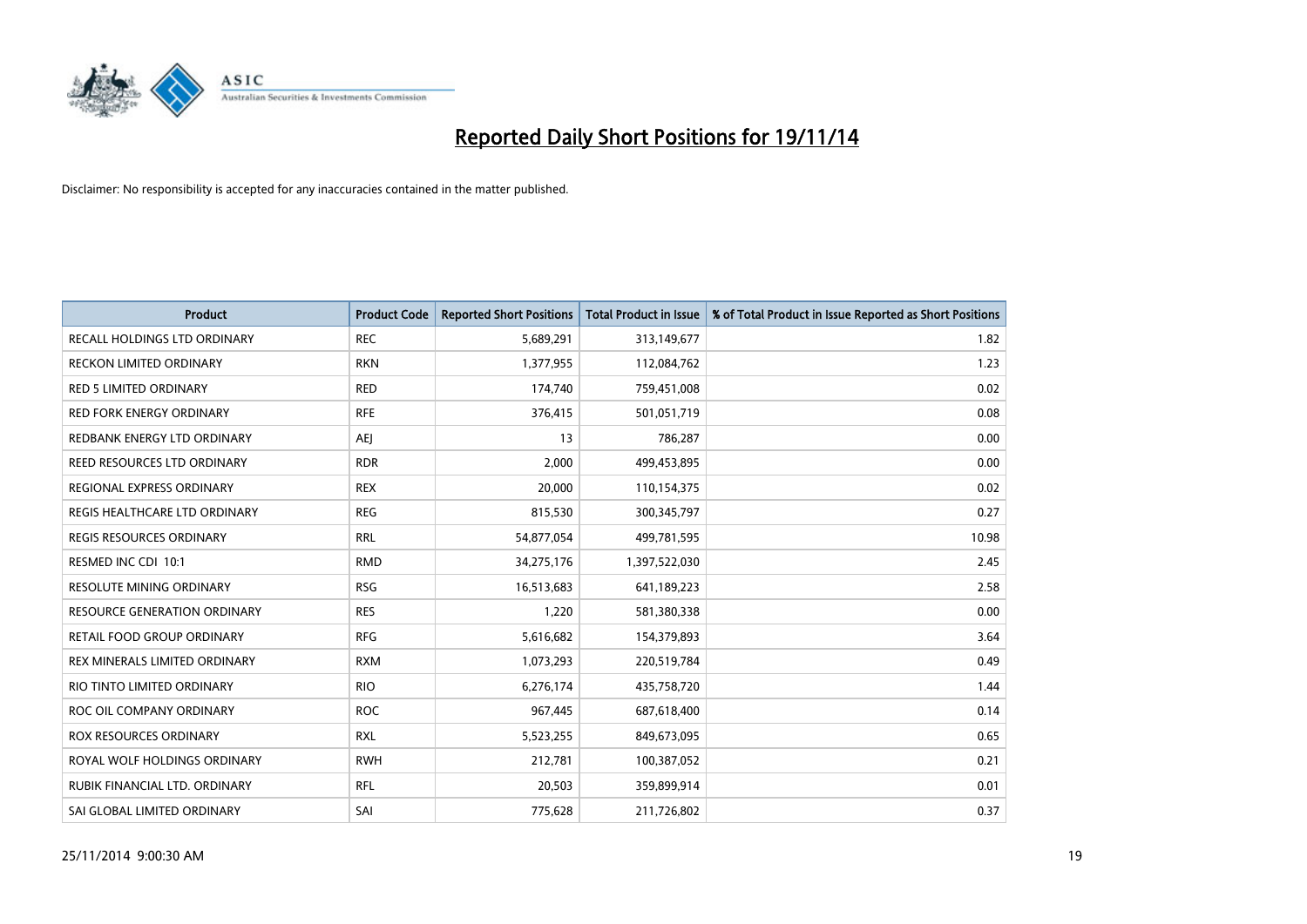

| <b>Product</b>                        | <b>Product Code</b> | <b>Reported Short Positions</b> | <b>Total Product in Issue</b> | % of Total Product in Issue Reported as Short Positions |
|---------------------------------------|---------------------|---------------------------------|-------------------------------|---------------------------------------------------------|
| SALMAT LIMITED ORDINARY               | <b>SLM</b>          | 101,231                         | 159,812,799                   | 0.06                                                    |
| SAMSON OIL & GAS LTD ORDINARY         | <b>SSN</b>          | 15,337,700                      | 2,837,782,022                 | 0.54                                                    |
| SANDFIRE RESOURCES ORDINARY           | <b>SFR</b>          | 3,514,731                       | 155,950,968                   | 2.25                                                    |
| SANTOS LTD ORDINARY                   | <b>STO</b>          | 8,484,425                       | 982,270,775                   | 0.86                                                    |
| SARACEN MINERAL ORDINARY              | SAR                 | 8,085,752                       | 792,784,738                   | 1.02                                                    |
| SCA PROPERTY GROUP STAPLED SECURITIES | SCP                 | 17,807,711                      | 648,628,320                   | 2.75                                                    |
| <b>SCENTRE GRP STAPLED</b>            | SCG                 | 21,552,761                      | 5,324,296,678                 | 0.40                                                    |
| SEDGMAN LIMITED ORDINARY              | SDM                 | 1,128,550                       | 227,059,277                   | 0.50                                                    |
| SEEK LIMITED ORDINARY                 | <b>SEK</b>          | 11,753,125                      | 342,335,122                   | 3.43                                                    |
| SELECT HARVESTS ORDINARY              | SHV                 | 1,147,874                       | 70,940,874                    | 1.62                                                    |
| SENEX ENERGY LIMITED ORDINARY         | <b>SXY</b>          | 49,273,856                      | 1,149,657,377                 | 4.29                                                    |
| SERVICE STREAM ORDINARY               | SSM                 | 30                              | 386,389,873                   | 0.00                                                    |
| SEVEN GROUP HOLDINGS ORDINARY         | <b>SVW</b>          | 1,787,452                       | 299,199,240                   | 0.60                                                    |
| SEVEN WEST MEDIA LTD ORDINARY         | <b>SWM</b>          | 19,547,635                      | 999,160,872                   | 1.96                                                    |
| SEYMOUR WHYTE LTD ORDINARY            | SWL                 | 28,988                          | 87,647,595                    | 0.03                                                    |
| SIGMA PHARMACEUTICAL ORDINARY         | <b>SIP</b>          | 24,032,771                      | 1,108,086,575                 | 2.17                                                    |
| SILEX SYSTEMS ORDINARY                | <b>SLX</b>          | 7,850,974                       | 170,467,339                   | 4.61                                                    |
| SILVER CHEF LIMITED ORDINARY          | SIV                 | 22,947                          | 29,640,865                    | 0.08                                                    |
| SILVER LAKE RESOURCE ORDINARY         | <b>SLR</b>          | 26,277,998                      | 503,233,971                   | 5.22                                                    |
| SIMS METAL MGMT LTD ORDINARY          | SGM                 | 16,736,131                      | 204,633,630                   | 8.18                                                    |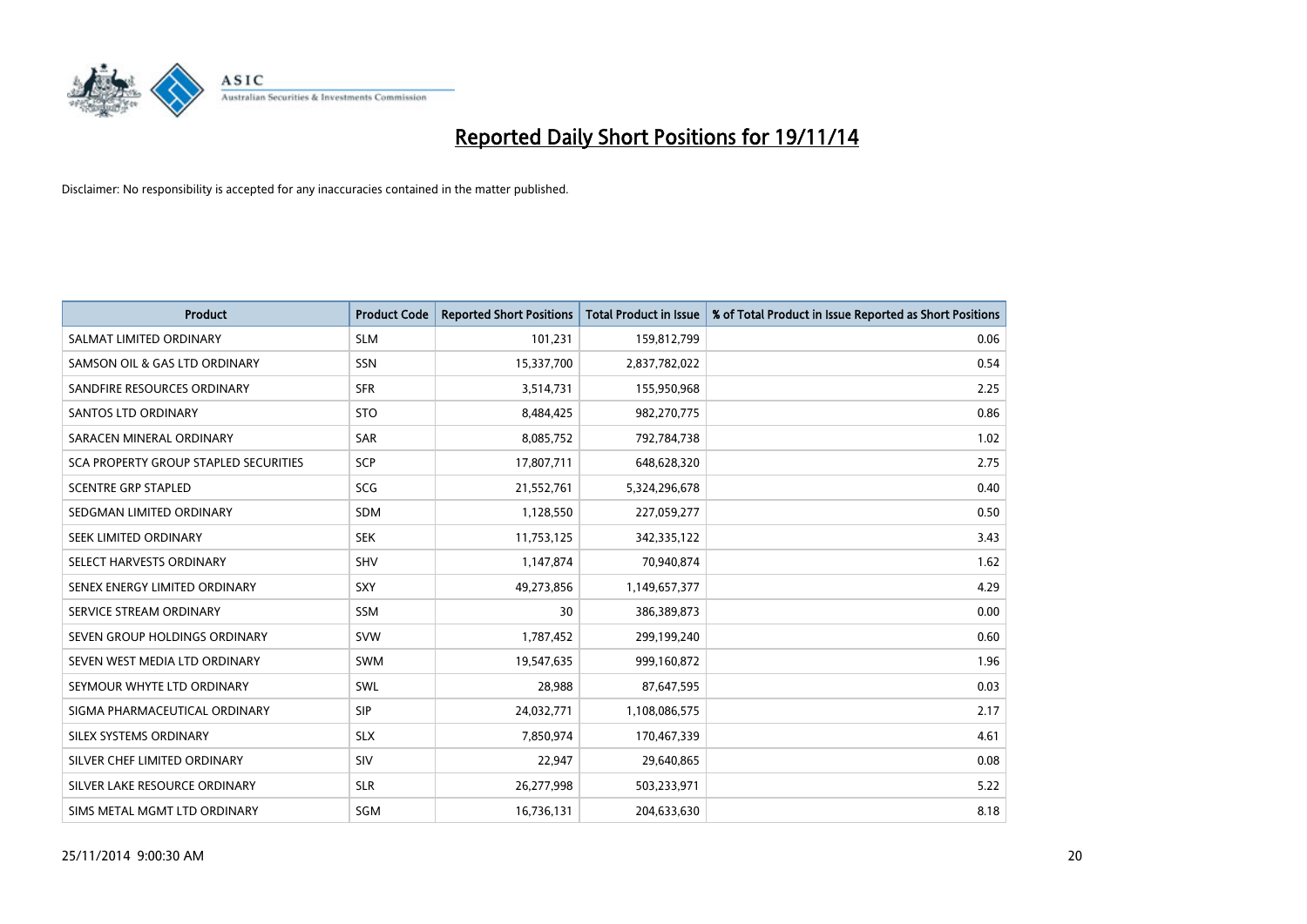

| <b>Product</b>                           | <b>Product Code</b> | <b>Reported Short Positions</b> | <b>Total Product in Issue</b> | % of Total Product in Issue Reported as Short Positions |
|------------------------------------------|---------------------|---------------------------------|-------------------------------|---------------------------------------------------------|
| SINGAPORE TELECOMM. CHESS DEPOSITARY INT | SGT                 | 662,574                         | 122,451,878                   | 0.54                                                    |
| SINO GAS ENERGY ORDINARY                 | <b>SEH</b>          | 10,651,820                      | 1,542,672,358                 | 0.69                                                    |
| SIRIUS RESOURCES NL ORDINARY             | <b>SIR</b>          | 15,910,845                      | 341,438,269                   | 4.66                                                    |
| SIRTEX MEDICAL ORDINARY                  | <b>SRX</b>          | 108,995                         | 56,530,231                    | 0.19                                                    |
| SKILLED GROUP LTD ORDINARY               | <b>SKE</b>          | 6,512,244                       | 235,753,791                   | 2.76                                                    |
| <b>SKY NETWORK ORDINARY</b>              | <b>SKT</b>          | 11,437,135                      | 389,139,785                   | 2.94                                                    |
| SKYCITY ENT GRP LTD ORDINARY             | <b>SKC</b>          | 7,953,531                       | 587,472,741                   | 1.35                                                    |
| <b>SLATER &amp; GORDON ORDINARY</b>      | SGH                 | 3,829,241                       | 208,695,621                   | 1.83                                                    |
| SMS MANAGEMENT, ORDINARY                 | <b>SMX</b>          | 1,852,570                       | 69,394,537                    | 2.67                                                    |
| SONIC HEALTHCARE ORDINARY                | SHL                 | 2,566,053                       | 401,194,056                   | 0.64                                                    |
| SOUL PATTINSON (W.H) ORDINARY            | SOL                 | 23,625                          | 239,395,320                   | 0.01                                                    |
| SP AUSNET STAPLED SECURITIES             | <b>SPN</b>          | 588.693                         | 3,425,244,162                 | 0.02                                                    |
| SPARK INFRASTRUCTURE STAPLED US PROHIBT. | SKI                 | 13,627,627                      | 1,466,360,128                 | 0.93                                                    |
| SPARK NEW ZEALAND ORDINARY               | <b>SPK</b>          | 12,850,156                      | 1,834,767,958                 | 0.70                                                    |
| SPDR 200 FUND ETF UNITS                  | <b>STW</b>          | 160,141                         | 46,846,865                    | 0.34                                                    |
| SPECIALTY FASHION ORDINARY               | <b>SFH</b>          | 103,738                         | 192,236,121                   | 0.05                                                    |
| SPOTLESS GRP HLD LTD ORDINARY            | <b>SPO</b>          | 34,332,059                      | 1,098,290,178                 | 3.13                                                    |
| ST BARBARA LIMITED ORDINARY              | <b>SBM</b>          | 9,895,030                       | 494,269,192                   | 2.00                                                    |
| STARPHARMA HOLDINGS ORDINARY             | SPL                 | 12,788,101                      | 319,008,325                   | 4.01                                                    |
| STEADFAST GROUP LTD ORDINARY             | <b>SDF</b>          | 17,227,115                      | 503,352,992                   | 3.42                                                    |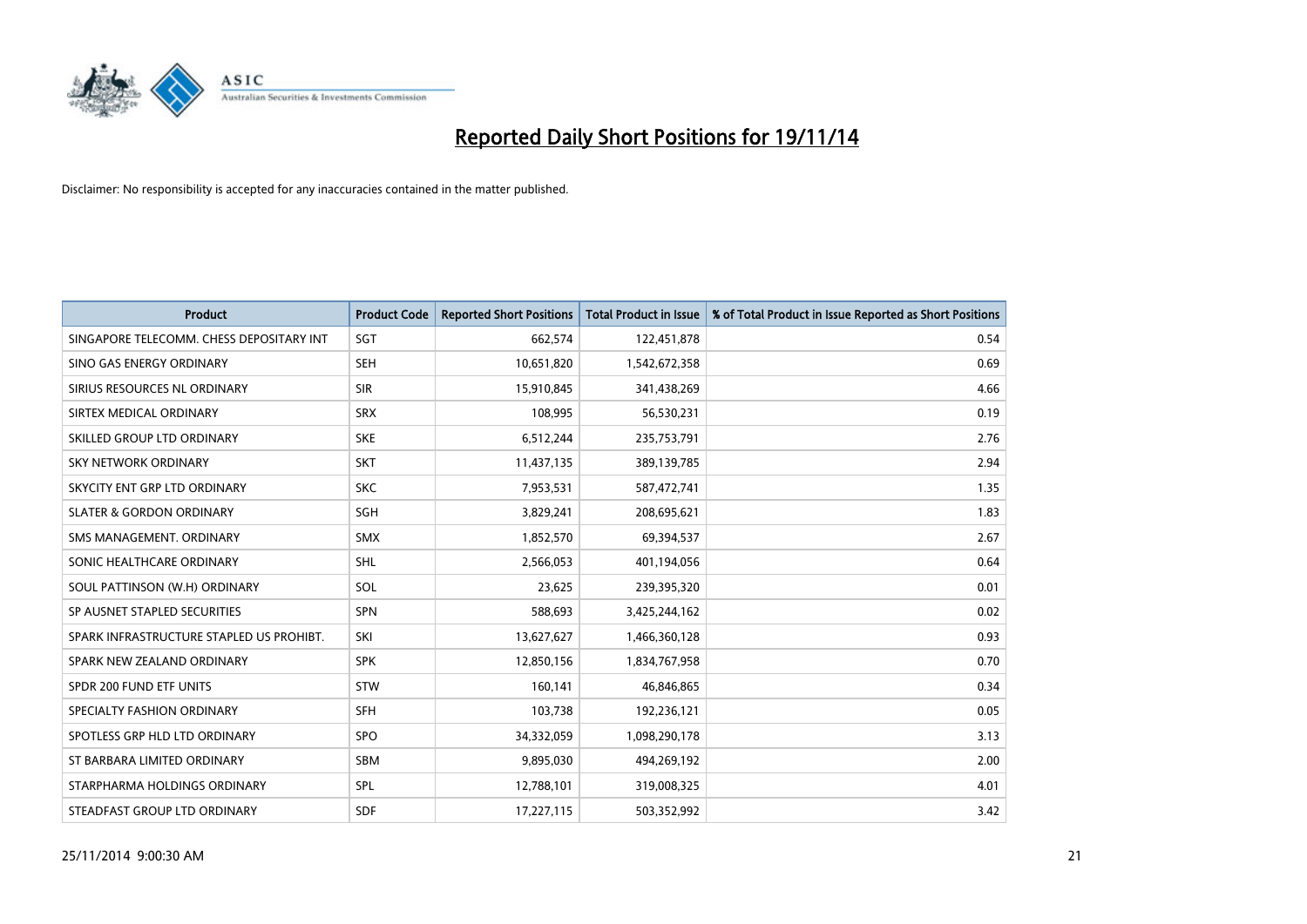

| <b>Product</b>                       | <b>Product Code</b> | <b>Reported Short Positions</b> | <b>Total Product in Issue</b> | % of Total Product in Issue Reported as Short Positions |
|--------------------------------------|---------------------|---------------------------------|-------------------------------|---------------------------------------------------------|
| STHN CROSS MEDIA ORDINARY            | <b>SXL</b>          | 40,319,641                      | 731,319,622                   | 5.51                                                    |
| STOCKLAND UNITS/ORD STAPLED          | SGP                 | 8,227,155                       | 2,348,746,744                 | 0.35                                                    |
| STRAITS RES LTD. ORDINARY            | SRO                 | 20,370                          | 1,217,730,293                 | 0.00                                                    |
| STRIKE ENERGY LTD ORDINARY           | <b>STX</b>          | 4,000                           | 833,330,946                   | 0.00                                                    |
| STW COMMUNICATIONS ORDINARY          | SGN                 | 5,164,101                       | 409,699,000                   | 1.26                                                    |
| SUNCORP GROUP LTD ORDINARY           | <b>SUN</b>          | 7,215,580                       | 1,286,600,980                 | 0.56                                                    |
| SUNDANCE ENERGY ORDINARY             | <b>SEA</b>          | 2,207,415                       | 549,207,339                   | 0.40                                                    |
| SUNDANCE RESOURCES ORDINARY          | <b>SDL</b>          | 94,143,176                      | 3,082,028,456                 | 3.05                                                    |
| SUNLAND GROUP LTD ORDINARY           | <b>SDG</b>          | 98,823                          | 181,710,087                   | 0.05                                                    |
| SUPER RET REP LTD ORDINARY           | SUL                 | 15,560,123                      | 196,897,430                   | 7.90                                                    |
| SWICK MINING ORDINARY                | <b>SWK</b>          | 50,000                          | 216,729,450                   | 0.02                                                    |
| SYD AIRPORT STAPLED US PROHIBIT.     | SYD                 | 32,994,827                      | 2,216,216,041                 | 1.49                                                    |
| SYRAH RESOURCES ORDINARY             | <b>SYR</b>          | 5,149,370                       | 164,135,076                   | 3.14                                                    |
| <b>TABCORP HOLDINGS LTD ORDINARY</b> | <b>TAH</b>          | 17,390,573                      | 765,652,364                   | 2.27                                                    |
| TAP OIL LIMITED ORDINARY             | <b>TAP</b>          | 108,865                         | 243,186,639                   | 0.04                                                    |
| TASSAL GROUP LIMITED ORDINARY        | <b>TGR</b>          | 109,813                         | 146,897,115                   | 0.07                                                    |
| <b>TATTS GROUP LTD ORDINARY</b>      | <b>TTS</b>          | 30,090,450                      | 1,445,759,948                 | 2.08                                                    |
| <b>TECHNOLOGY ONE ORDINARY</b>       | <b>TNE</b>          | 1,292,721                       | 308,796,455                   | 0.42                                                    |
| TELECOM CORPORATION ORDINARY         | <b>TEL</b>          | 138,031                         | 1,828,530,844                 | 0.01                                                    |
| TELSTRA CORPORATION, ORDINARY        | <b>TLS</b>          | 47,077,884                      | 12,225,655,836                | 0.39                                                    |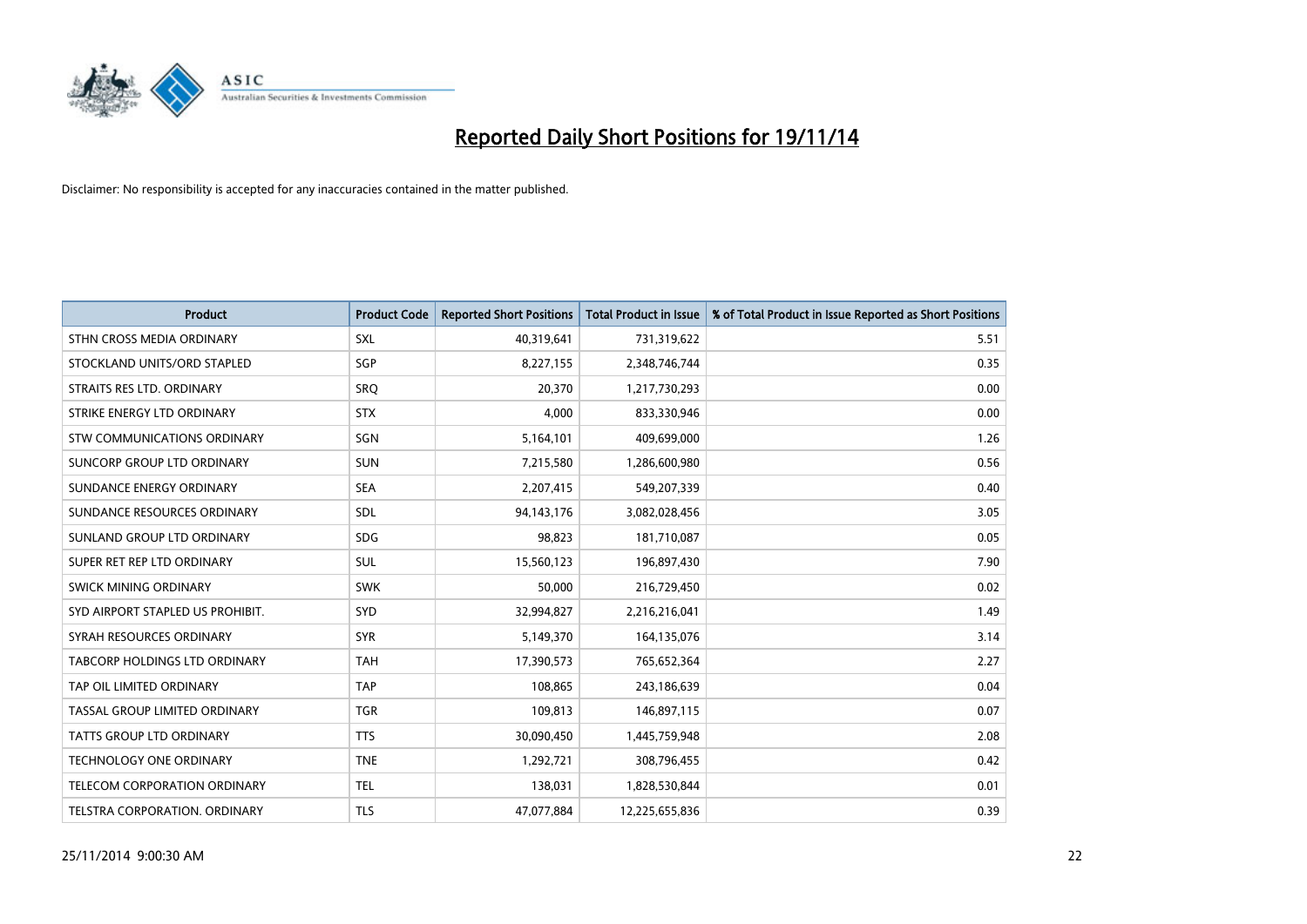

| <b>Product</b>                       | <b>Product Code</b> | <b>Reported Short Positions</b> | <b>Total Product in Issue</b> | % of Total Product in Issue Reported as Short Positions |
|--------------------------------------|---------------------|---------------------------------|-------------------------------|---------------------------------------------------------|
| TEN NETWORK HOLDINGS ORDINARY        | <b>TEN</b>          | 136,612,856                     | 2,630,984,596                 | 5.19                                                    |
| TERANGA GOLD CORP CDI 1:1            | <b>TGZ</b>          | 312,403                         | 72,850,029                    | 0.43                                                    |
| TFS CORPORATION LTD ORDINARY         | <b>TFC</b>          | 8,989,087                       | 325,267,408                   | 2.76                                                    |
| THE REJECT SHOP ORDINARY             | <b>TRS</b>          | 2,221,624                       | 28,844,648                    | 7.70                                                    |
| THINK CHILDCARE EDU ORDINARY         | <b>TNK</b>          | 412,238                         | 39,600,000                    | 1.04                                                    |
| THORN GROUP LIMITED ORDINARY         | <b>TGA</b>          | 6,622                           | 150,634,985                   | 0.00                                                    |
| TIGER RESOURCES ORDINARY             | <b>TGS</b>          | 14,735,670                      | 1,143,541,406                 | 1.29                                                    |
| TNG LIMITED ORDINARY                 | <b>TNG</b>          | 42,999                          | 609,783,834                   | 0.01                                                    |
| TOLL HOLDINGS LTD ORDINARY           | <b>TOL</b>          | 20,737,464                      | 717,437,878                   | 2.89                                                    |
| TORO ENERGY LIMITED ORDINARY         | <b>TOE</b>          | 28,232                          | 1,567,784,418                 | 0.00                                                    |
| TOX FREE SOLUTIONS ORDINARY          | <b>TOX</b>          | 2,086,700                       | 133,752,359                   | 1.56                                                    |
| TPG TELECOM LIMITED ORDINARY         | <b>TPM</b>          | 10,622,036                      | 793,808,141                   | 1.34                                                    |
| <b>TRADE ME GROUP ORDINARY</b>       | <b>TME</b>          | 5,826,930                       | 396,913,549                   | 1.47                                                    |
| <b>TRANSFIELD SERVICES ORDINARY</b>  | <b>TSE</b>          | 7,461,807                       | 512,457,716                   | 1.46                                                    |
| TRANSPACIFIC INDUST, ORDINARY        | <b>TPI</b>          | 27,377,279                      | 1,579,648,778                 | 1.73                                                    |
| TRANSURBAN GROUP TRIPLE STAPLED SEC. | TCL                 | 25,667,750                      | 1,906,390,878                 | 1.35                                                    |
| TREASURY GROUP ORDINARY              | <b>TRG</b>          | 33,165                          | 23,697,498                    | 0.14                                                    |
| TREASURY WINE ESTATE ORDINARY        | <b>TWE</b>          | 10,637,961                      | 651,261,403                   | 1.63                                                    |
| <b>TRITON MIN LTD ORDINARY</b>       | <b>TON</b>          | 90,145                          | 310,101,731                   | 0.03                                                    |
| TROY RESOURCES LTD ORDINARY          | <b>TRY</b>          | 5,720,313                       | 195,265,161                   | 2.93                                                    |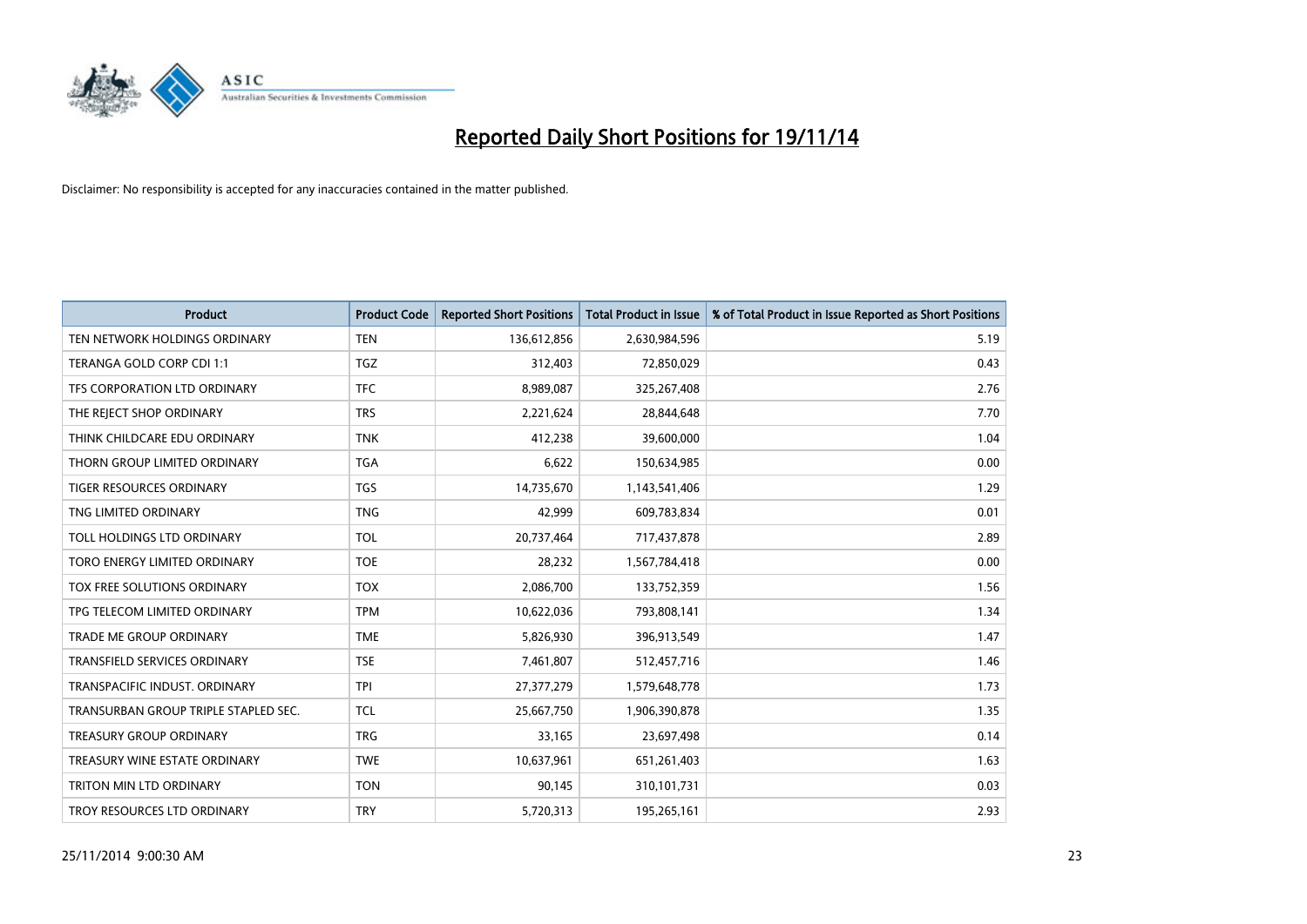

| <b>Product</b>                       | <b>Product Code</b> | <b>Reported Short Positions</b> | <b>Total Product in Issue</b> | % of Total Product in Issue Reported as Short Positions |
|--------------------------------------|---------------------|---------------------------------|-------------------------------|---------------------------------------------------------|
| <b>UGL LIMITED ORDINARY</b>          | UGL                 | 20,447,999                      | 166,511,240                   | 12.28                                                   |
| UNILIFE CORPORATION CDI 6:1          | <b>UNS</b>          | 315,000                         | 275,193,858                   | 0.11                                                    |
| UNITY MINING LTD ORDINARY            | <b>UML</b>          | 319,871                         | 1,133,122,711                 | 0.03                                                    |
| <b>UXC LIMITED ORDINARY</b>          | <b>UXC</b>          | 2,757,042                       | 329,728,102                   | 0.84                                                    |
| <b>VEDA GROUP LTD ORDINARY</b>       | <b>VED</b>          | 12,384,871                      | 842,055,406                   | 1.47                                                    |
| <b>VENTURE MINERALS ORDINARY</b>     | <b>VMS</b>          | 238,000                         | 287,320,170                   | 0.08                                                    |
| <b>VILLAGE ROADSHOW LTD ORDINARY</b> | <b>VRL</b>          | 839,983                         | 159,509,459                   | 0.53                                                    |
| <b>VIRGIN AUS HLDG LTD ORDINARY</b>  | <b>VAH</b>          | 43,863,293                      | 3,524,912,131                 | 1.24                                                    |
| <b>VIRTUS HEALTH LTD ORDINARY</b>    | <b>VRT</b>          | 4,436,160                       | 79,885,938                    | 5.55                                                    |
| VISION EYE INSTITUTE ORDINARY        | <b>VEI</b>          | 1,586,666                       | 178,737,431                   | 0.89                                                    |
| VISTA GROUP INTERNAT ORDINARY        | VGI                 | 114,000                         | 79,813,089                    | 0.14                                                    |
| <b>VOCATION LTD ORDINARY</b>         | <b>VET</b>          | 9,617,625                       | 230,000,000                   | 4.18                                                    |
| <b>VOCUS COMMS LTD ORDINARY</b>      | <b>VOC</b>          | 648,104                         | 104,803,018                   | 0.62                                                    |
| WAM CAPITAL LIMITED ORDINARY         | <b>WAM</b>          | 30,000                          | 345,405,201                   | 0.01                                                    |
| WARRNAMBOOL CHEESE ORDINARY          | <b>WCB</b>          | 19                              | 56,098,797                    | 0.00                                                    |
| <b>WATPAC LIMITED ORDINARY</b>       | <b>WTP</b>          | 1,392,615                       | 189,258,397                   | 0.74                                                    |
| <b>WDS LIMITED ORDINARY</b>          | <b>WDS</b>          | 517,549                         | 144,740,614                   | 0.36                                                    |
| WEBJET LIMITED ORDINARY              | <b>WEB</b>          | 1,362,963                       | 79,397,959                    | 1.72                                                    |
| <b>WESFARMERS LIMITED ORDINARY</b>   | <b>WES</b>          | 5,695,517                       | 1,143,274,951                 | 0.50                                                    |
| WESTERN AREAS LTD ORDINARY           | <b>WSA</b>          | 17,322,512                      | 232,580,131                   | 7.45                                                    |